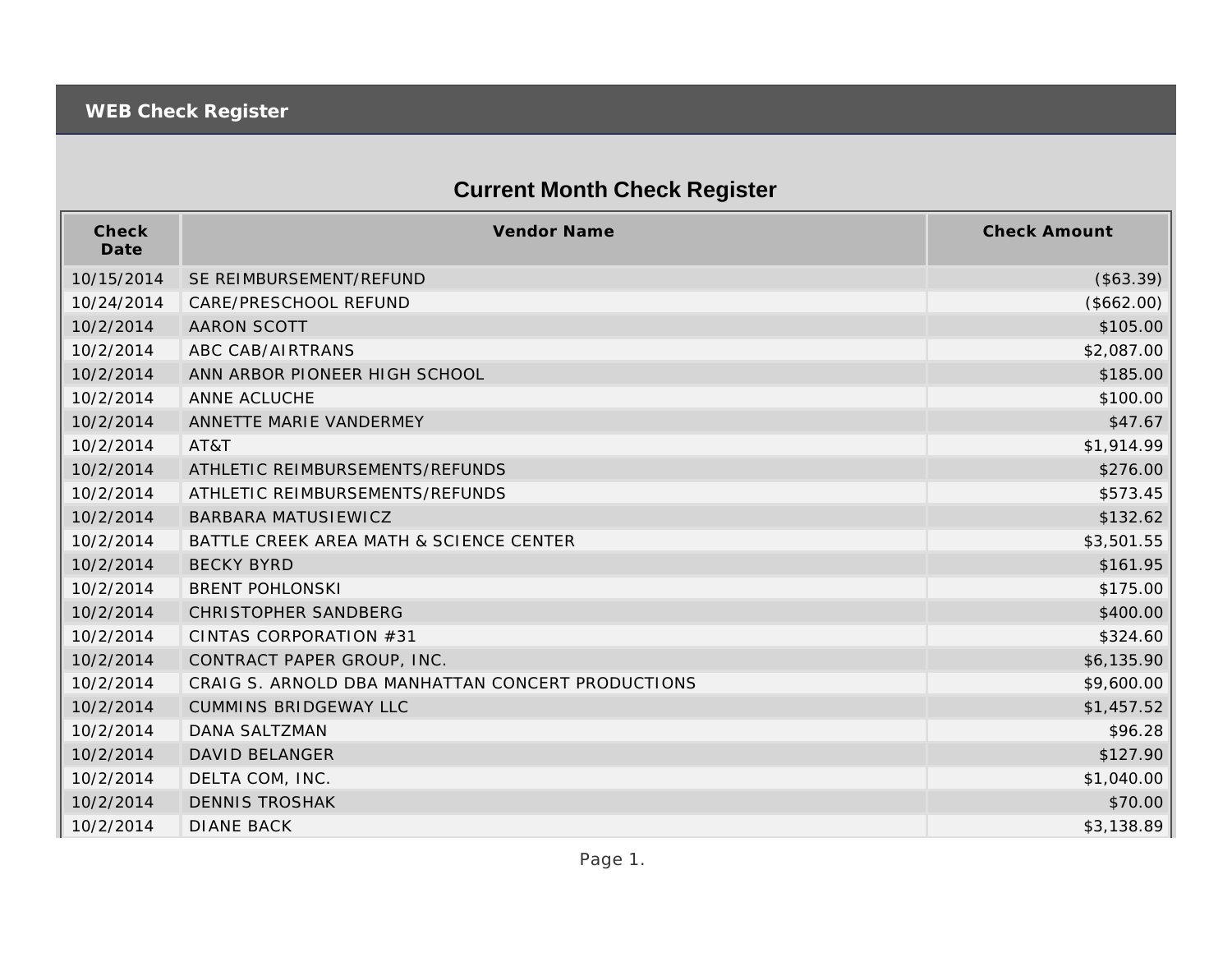| Check<br>Date | Vendor Name                                              | <b>Check Amount</b> |
|---------------|----------------------------------------------------------|---------------------|
| 10/2/2014     | DONALD FREDERICK MELCHING                                | \$90.00             |
| 10/2/2014     | DONALD J. MASON                                          | \$20.00             |
| 10/2/2014     | DUNHAM HILLS GOLF COURSE                                 | \$100.00            |
| 10/2/2014     | DYNAMIC WEST SCHOOL ASSEMBLIES                           | \$350.00            |
| 10/2/2014     | E C R I EXEMPLARY CENTER FOR READING INSTRUCTION         | \$249.96            |
| 10/2/2014     | EARL L. COAD JR.                                         | \$55.00             |
| 10/2/2014     | ELIZABETH SZKRYBALO                                      | \$89.15             |
| 10/2/2014     | <b>ELYSSA KIM</b>                                        | \$40.00             |
| 10/2/2014     | ENVIRO-CLEAN SERVICES, INC.                              | \$124,759.90        |
| 10/2/2014     | ERIN HARBAR                                              | \$84.16             |
| 10/2/2014     | EXECUTIVE ENERGY SERVICES, LLC ATTN: ACCOUNTS RECEIVABLE | \$400.00            |
| 10/2/2014     | FILMS FOR HUMANITIES & SCIENCE                           | \$337.75            |
| 10/2/2014     | FLEETPRIDE, INC.                                         | \$533.13            |
| 10/2/2014     | FLINN SCIENTIFIC                                         | \$775.78            |
| 10/2/2014     | GALE: A CENGAGE LEARNING CO.                             | \$3,853.23          |
| 10/2/2014     | <b>GREGORY JON MORRIS</b>                                | \$160.00            |
| 10/2/2014     | <b>HEIDI PENDERGRAFF</b>                                 | \$68.89             |
| 10/2/2014     | HOEKSTRA TRANSPORTATION, INC.                            | \$782.74            |
| 10/2/2014     | HOLLAND BUS COMPANY                                      | \$1,150.62          |
| 10/2/2014     | <b>IB SOURCE</b>                                         | \$2,981.25          |
| 10/2/2014     | JACKSON TRUCK SERVICE INC.                               | \$289.95            |
| 10/2/2014     | <b>JANIS CANADY</b>                                      | \$163.59            |
| 10/2/2014     | JENNIFER ANN COTTRILL                                    | \$274.70            |
| 10/2/2014     | JERRY L. BALOGH                                          | \$70.00             |
| 10/2/2014     | <b>JIM HANSON</b>                                        | \$240.00            |
| 10/2/2014     | <b>JODI BALCONI</b>                                      | \$204.10            |
| 10/2/2014     | JOEL R. CRANE                                            | \$55.00             |
| 10/2/2014     | JOHN GLENN HIGH SCHOOL                                   | \$750.00            |
| 10/2/2014     | JOHNNY MACS SPORTING GOODS                               | \$190.00            |
| 10/2/2014     | <b>JUDY ANN COAD</b>                                     | \$55.00             |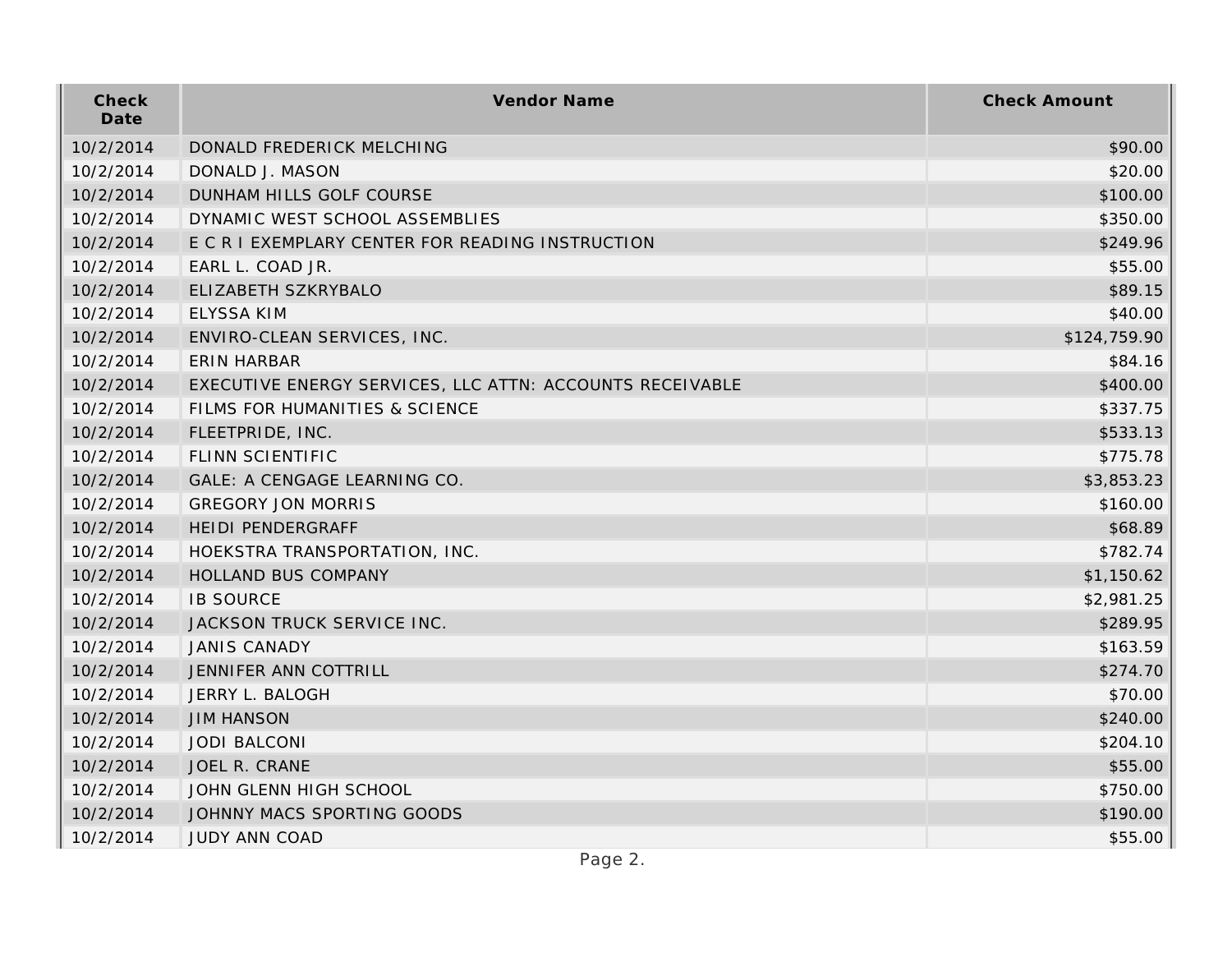| Check<br>Date | Vendor Name                                           | <b>Check Amount</b> |
|---------------|-------------------------------------------------------|---------------------|
| 10/2/2014     | <b>KIM HAGAN</b>                                      | \$70.00             |
| 10/2/2014     | LAKELAND HIGH SCHOOL                                  | \$175.00            |
| 10/2/2014     | LB OFFICE PRODUCTS                                    | \$666.70            |
| 10/2/2014     | MADCAP PRODUCTIONS PUPPET THEATRE                     | \$382.50            |
| 10/2/2014     | MATHESON TRI-GAS, INC.                                | \$476.50            |
| 10/2/2014     | MCGRAW-HILL COMPANIES (FORMERLY EVERYDAY MATHEMATICS) | \$8,721.29          |
| 10/2/2014     | MCMASTER-CARR SUPPLY COMPANY                          | \$429.02            |
| 10/2/2014     | <b>MEGUMI MOMOI</b>                                   | \$45.00             |
| 10/2/2014     | MICHIGAN ASSOC. STUDENT COUNCIL MASC.                 | \$125.00            |
| 10/2/2014     | NEON VILLAGE CLEANERS                                 | \$352.25            |
| 10/2/2014     | <b>NIKKI MCEVERS</b>                                  | \$73.14             |
| 10/2/2014     | NOODLE TOOLS INC                                      | \$378.00            |
| 10/2/2014     | NU WAVE AQUARIUMS LTD                                 | \$142.00            |
| 10/2/2014     | NXTEC SALES GROUP INC. NXTEC PRODUCTS                 | \$217.89            |
| 10/2/2014     | OAKLAND SCHOOLS                                       | \$75,167.08         |
| 10/2/2014     | PARKVIEW PTO PAYMENT/REIMBURSEMENT                    | \$20.28             |
| 10/2/2014     | PARKVIEW PTO PAYMENT/REIMBURSEMENT                    | \$15.96             |
| 10/2/2014     | PEARSON EDUCATION, INC.                               | \$50,694.38         |
| 10/2/2014     | PROVIDENCE OCCUPATIONAL HEALTH PARTNERS               | \$115.00            |
| 10/2/2014     | RADIAK GROUP LLC STATBROADCAST                        | \$499.00            |
| 10/2/2014     | RELIABLE DELIVERY LOGISTICS, INC.                     | \$3,785.75          |
| 10/2/2014     | RICOH USA, INC.                                       | \$12,312.80         |
| 10/2/2014     | ROBERT D. DOBSON JR.                                  | \$70.00             |
| 10/2/2014     | ROBERT J. STEEH                                       | \$588.96            |
| 10/2/2014     | ROCHESTER 100 INC                                     | \$330.00            |
| 10/2/2014     | ROCHESTER COMMUNITY SCHOOLS                           | \$1,056.98          |
| 10/2/2014     | SAFEWAY SHREDDING LLC                                 | \$60.00             |
| 10/2/2014     | <b>SALLY CHANDLER</b>                                 | \$44.91             |
| 10/2/2014     | SCHOLASTIC CLASSROOM MAGAZINES SCHOLASTIC INC.        | \$1,771.61          |
| 10/2/2014     | <b>SHU-YUAN YANG</b>                                  | \$40.00             |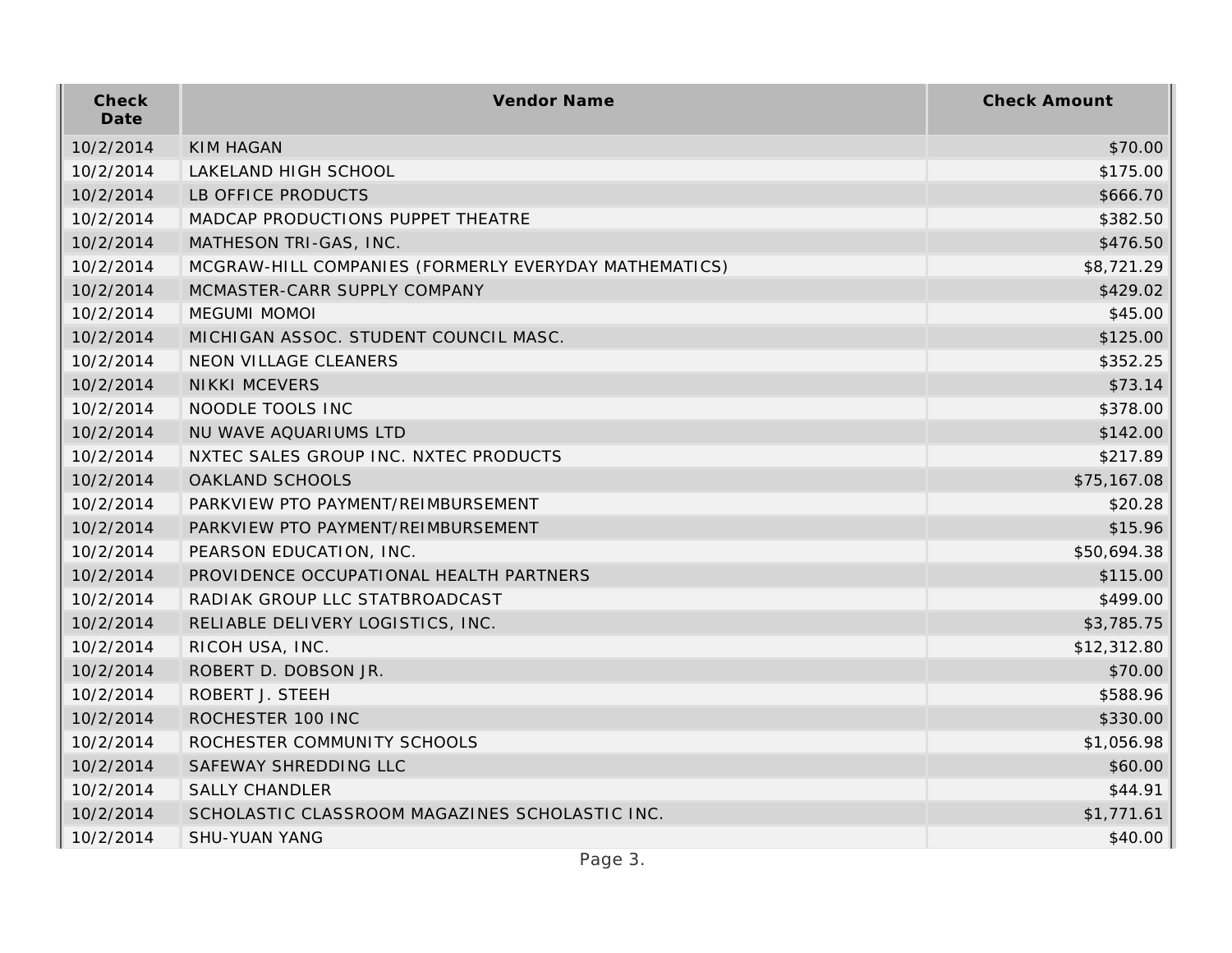| Check<br>Date | Vendor Name                             | <b>Check Amount</b> |
|---------------|-----------------------------------------|---------------------|
| 10/2/2014     | SOUND ENGINEERING, INC.                 | \$357.00            |
| 10/2/2014     | STAPLES ADVANTAGE                       | \$177.98            |
| 10/2/2014     | <b>STEVE MATTHEWS</b>                   | \$558.04            |
| 10/2/2014     | <b>TATIANA VUICHARD</b>                 | \$136.47            |
| 10/2/2014     | <b>TIMOTHY STOTLER</b>                  | \$47.04             |
| 10/2/2014     | TOM FITZSIMMONS                         | \$70.00             |
| 10/2/2014     | TRI-COUNTY INTERNATIONAL TRUCKS, INC.   | \$25.08             |
| 10/2/2014     | UNITY SCHOOL BUS PARTS                  | \$1,031.51          |
| 10/2/2014     | US FOODS, INC.                          | \$289.76            |
| 10/2/2014     | V.O.I.C.E. PAYMENT/REIMBURSEMENT        | \$213.73            |
| 10/2/2014     | V.O.I.C.E. PAYMENT/REIMBURSEMENT        | \$268.38            |
| 10/2/2014     | WAGEWORKS, INC                          | \$799.28            |
| 10/2/2014     | WINTER GUARD INTERNATIONAL, INC.        | \$1,075.00          |
| 10/2/2014     | NORTHERN FENCE COMPANY                  | \$2,340.00          |
| 10/2/2014     | VSC, INC                                | \$3,240.15          |
| 10/7/2014     | ABSOPURE WATER COMPANY DEPT #850560     | \$56.25             |
| 10/7/2014     | ARIELLE NICOLE BEAR BLOOM               | \$2,150.64          |
| 10/7/2014     | <b>ASHLEY FOX</b>                       | \$105.79            |
| 10/7/2014     | BAAW, LLC                               | \$2,140.00          |
| 10/7/2014     | <b>BARBARA CORWIN</b>                   | \$150.00            |
| 10/7/2014     | <b>CAROL CHAPUT</b>                     | \$30.97             |
| 10/7/2014     | CARSON-DELLOSA PUBLISHING LLC           | \$58.80             |
| 10/7/2014     | CHARLES M. KAZALEH                      | \$690.00            |
| 10/7/2014     | CONTRACT PAPER GROUP, INC.              | \$1,336.20          |
| 10/7/2014     | <b>DIANA STOTLER</b>                    | \$122.84            |
| 10/7/2014     | DIRECT ENERGY BUSINESS, INC.            | \$0.00              |
| 10/7/2014     | DIRECT ENERGY BUSINESS, INC.            | \$47,591.50         |
| 10/7/2014     | DTE ENERGY                              | \$12,759.99         |
| 10/7/2014     | ELITE FUND, INC.                        | \$550.00            |
| 10/7/2014     | ETSUKO MARIA ROY BABA LANGUAGE SERVICES | \$250.00            |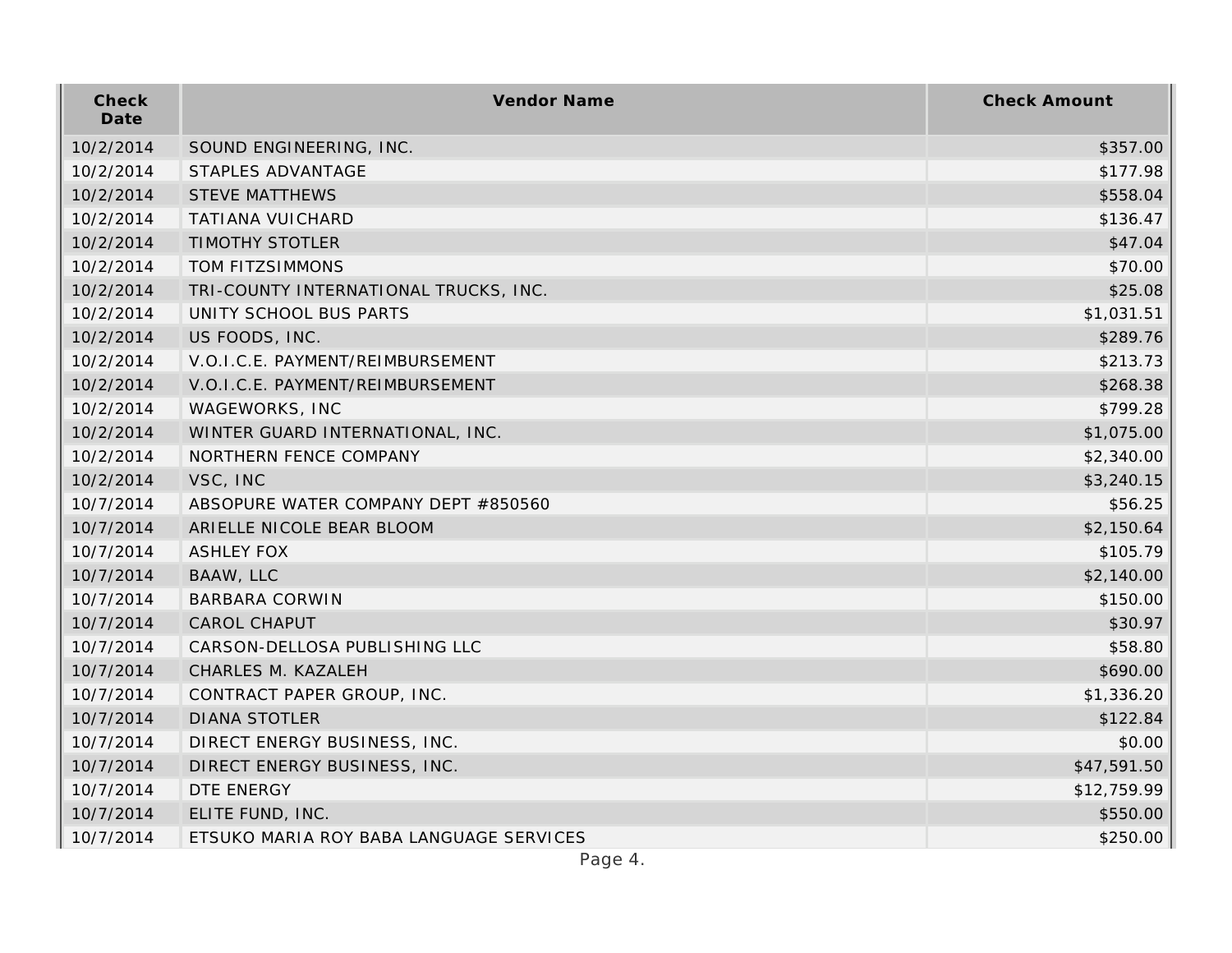| Check<br>Date | Vendor Name                             | <b>Check Amount</b> |
|---------------|-----------------------------------------|---------------------|
| 10/7/2014     | EVALICIA SMITH                          | \$934.69            |
| 10/7/2014     | FRANKLIN COVEY CLIENT SALES, INC.       | \$1,500.00          |
| 10/7/2014     | <b>GENERAL BINDING CORPORATION GBC</b>  | \$435.60            |
| 10/7/2014     | <b>HEATHER BURNSIDE</b>                 | \$150.00            |
| 10/7/2014     | <b>JESSICA PAIGE STCHUR</b>             | \$1,080.00          |
| 10/7/2014     | <b>JS FRY CONSULTING</b>                | \$5,268.48          |
| 10/7/2014     | <b>JUNIOR LIBRARY GUILD</b>             | \$399.00            |
| 10/7/2014     | <b>KATHY GRISA</b>                      | \$51.98             |
| 10/7/2014     | LYNN CRACRAFT                           | \$150.00            |
| 10/7/2014     | MACIE PUBLISHING COMPANY                | \$1,741.50          |
| 10/7/2014     | MARSHALL MUSIC                          | \$0.00              |
| 10/7/2014     | MARSHALL MUSIC                          | \$302.54            |
| 10/7/2014     | MICHELE FERGUSON                        | \$134.19            |
| 10/7/2014     | MICHIGAN SCHOOL VOCAL MUSIC ASSOC.      | \$225.00            |
| 10/7/2014     | MSBOA MICHIGAN SCHOOL BAND & ORCHESTRA  | \$924.00            |
| 10/7/2014     | MUNA RIZKALLAH                          | \$225.00            |
| 10/7/2014     | <b>MYLA LEE</b>                         | \$80.99             |
| 10/7/2014     | <b>NEIL LEVIN</b>                       | \$200.00            |
| 10/7/2014     | ORCHARD HILLS PTO PAYMENT/REIMBURSEMENT | \$24.46             |
| 10/7/2014     | PARKVIEW PTO PAYMENT/REIMBURSEMENT      | \$100.00            |
| 10/7/2014     | PARKVIEW PTO PAYMENT/REIMBURSEMENT      | \$100.00            |
| 10/7/2014     | PARKVIEW PTO PAYMENT/REIMBURSEMENT      | \$100.00            |
| 10/7/2014     | PARKVIEW PTO PAYMENT/REIMBURSEMENT      | \$100.00            |
| 10/7/2014     | PARKVIEW PTO PAYMENT/REIMBURSEMENT      | \$100.00            |
| 10/7/2014     | PARKVIEW PTO PAYMENT/REIMBURSEMENT      | \$100.00            |
| 10/7/2014     | PARKVIEW PTO PAYMENT/REIMBURSEMENT      | \$100.00            |
| 10/7/2014     | PARKVIEW PTO PAYMENT/REIMBURSEMENT      | \$100.00            |
| 10/7/2014     | PARKVIEW PTO PAYMENT/REIMBURSEMENT      | \$50.00             |
| 10/7/2014     | PARKVIEW PTO PAYMENT/REIMBURSEMENT      | \$100.00            |
| 10/7/2014     | PARKVIEW PTO PAYMENT/REIMBURSEMENT      | \$100.00            |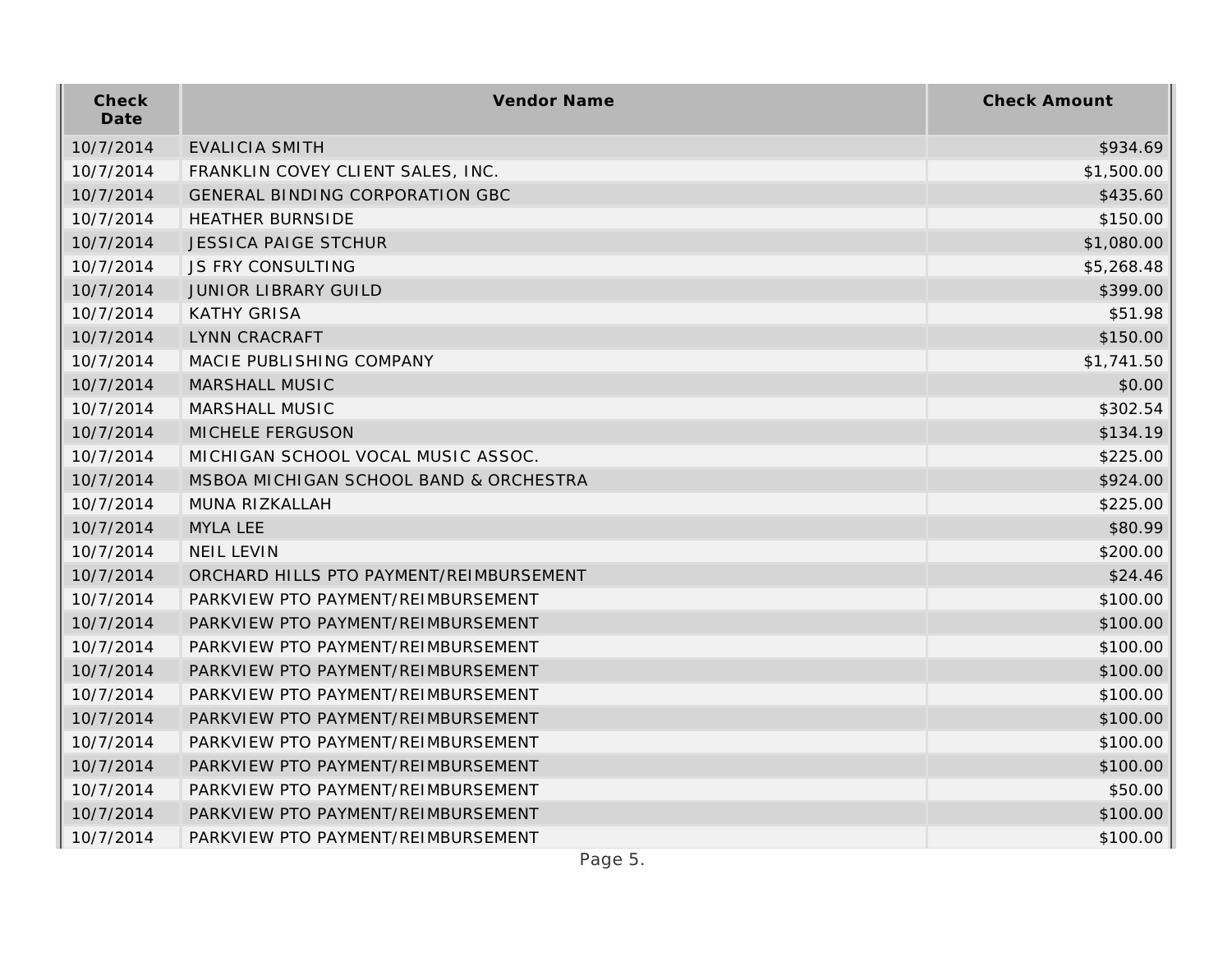| Check<br>Date | Vendor Name                                    | <b>Check Amount</b> |
|---------------|------------------------------------------------|---------------------|
| 10/7/2014     | PARKVIEW PTO PAYMENT/REIMBURSEMENT             | \$100.00            |
| 10/7/2014     | PARKVIEW PTO PAYMENT/REIMBURSEMENT             | \$100.00            |
| 10/7/2014     | PARKVIEW PTO PAYMENT/REIMBURSEMENT             | \$100.00            |
| 10/7/2014     | PARKVIEW PTO PAYMENT/REIMBURSEMENT             | \$100.00            |
| 10/7/2014     | PARKVIEW PTO PAYMENT/REIMBURSEMENT             | \$50.00             |
| 10/7/2014     | PARKVIEW PTO PAYMENT/REIMBURSEMENT             | \$100.00            |
| 10/7/2014     | PARKVIEW PTO PAYMENT/REIMBURSEMENT             | \$100.00            |
| 10/7/2014     | PARKVIEW PTO PAYMENT/REIMBURSEMENT             | \$100.00            |
| 10/7/2014     | PARKVIEW PTO PAYMENT/REIMBURSEMENT             | \$100.00            |
| 10/7/2014     | PARKVIEW PTO PAYMENT/REIMBURSEMENT             | \$100.00            |
| 10/7/2014     | PARKVIEW PTO PAYMENT/REIMBURSEMENT             | \$100.00            |
| 10/7/2014     | PARKVIEW PTO PAYMENT/REIMBURSEMENT             | \$100.00            |
| 10/7/2014     | PARKVIEW PTO PAYMENT/REIMBURSEMENT             | \$100.00            |
| 10/7/2014     | PARKVIEW PTO PAYMENT/REIMBURSEMENT             | \$100.00            |
| 10/7/2014     | PARKVIEW PTO PAYMENT/REIMBURSEMENT             | \$100.00            |
| 10/7/2014     | PARKVIEW PTO PAYMENT/REIMBURSEMENT             | \$100.00            |
| 10/7/2014     | PARKVIEW PTO PAYMENT/REIMBURSEMENT             | \$100.00            |
| 10/7/2014     | PARKVIEW PTO PAYMENT/REIMBURSEMENT             | \$100.00            |
| 10/7/2014     | PARKVIEW PTO PAYMENT/REIMBURSEMENT             | \$100.00            |
| 10/7/2014     | PARKVIEW PTO PAYMENT/REIMBURSEMENT             | \$100.00            |
| 10/7/2014     | PARKVIEW PTO PAYMENT/REIMBURSEMENT             | \$100.00            |
| 10/7/2014     | PARKVIEW PTO PAYMENT/REIMBURSEMENT             | \$100.00            |
| 10/7/2014     | PEDIATRIC HEALTH CONSULTANTS, INC.             | \$3,499.12          |
| 10/7/2014     | RANDI SUE LANGAN                               | \$550.00            |
| 10/7/2014     | ROBERTA ANGELI                                 | \$1,050.00          |
| 10/7/2014     | ROSIE M. CHAPMAN                               | \$480.00            |
| 10/7/2014     | ROTARY CLUB OF NOVI, MICHIGAN NOVI ROTARY CLUB | \$570.00            |
| 10/7/2014     | SAFEWAY SHREDDING LLC                          | \$332.00            |
| 10/7/2014     | <b>SCIENCE ALIVE</b>                           | \$162.50            |
| 10/7/2014     | <b>SHERRY GRIESINGER</b>                       | \$69.76             |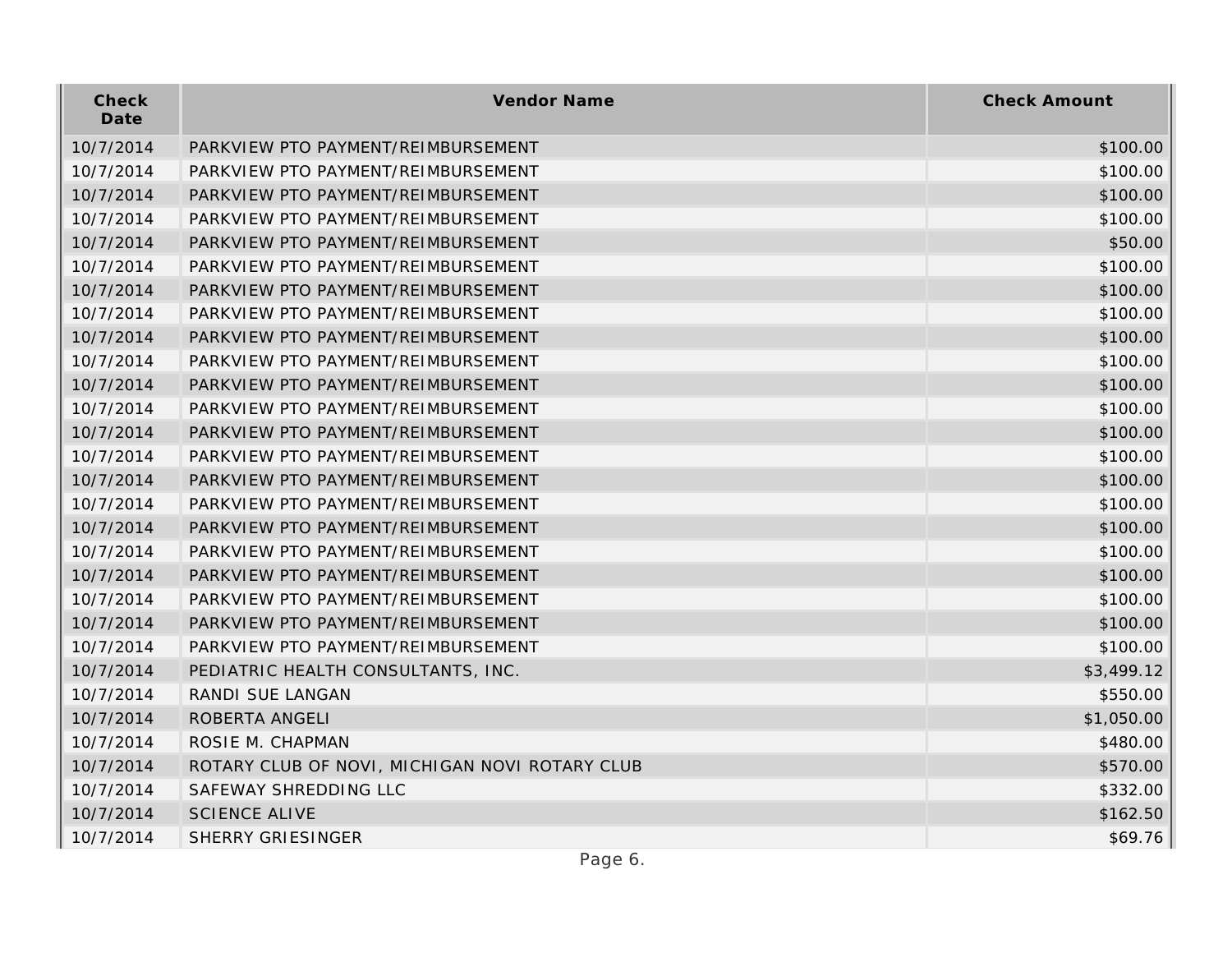| Check<br>Date | Vendor Name                                              | <b>Check Amount</b> |
|---------------|----------------------------------------------------------|---------------------|
| 10/7/2014     | <b>SHERRY LUMLEY</b>                                     | \$22.00             |
| 10/7/2014     | STAPLES ADVANTAGE                                        | \$0.00              |
| 10/7/2014     | STAPLES ADVANTAGE                                        | \$3,409.52          |
| 10/7/2014     | <b>SUSANNA HOBRATH</b>                                   | \$310.92            |
| 10/7/2014     | TALKING POINT SPEECH THERAPY, LLC                        | \$660.00            |
| 10/7/2014     | <b>TIMOTHY STOTLER</b>                                   | \$43.68             |
| 10/7/2014     | UNIVERSITY OF MICHIGAN                                   | \$8,000.00          |
| 10/7/2014     | <b>VESCO OIL CORPORATION</b>                             | \$112.25            |
| 10/7/2014     | <b>WENDY FOSDICK</b>                                     | \$150.00            |
| 10/7/2014     | <b>XPEDX</b>                                             | \$527.54            |
| 10/9/2014     | <b>AARON SCOTT</b>                                       | \$70.00             |
| 10/9/2014     | ANCHOR BAY HIGH SCHOOL                                   | \$325.00            |
| 10/9/2014     | ANN ARBOR HURON HIGH SCHOOL                              | \$75.00             |
| 10/9/2014     | ARIELLE NICOLE BEAR BLOOM                                | \$1,325.30          |
| 10/9/2014     | <b>ASHLEY KARINEN</b>                                    | \$229.49            |
| 10/9/2014     | <b>AT&amp;T LONG DISTANCE</b>                            | \$526.09            |
| 10/9/2014     | <b>AT&amp;T MOBILITY</b>                                 | \$1,869.18          |
| 10/9/2014     | ATHLETIC REIMBURSEMENTS/REFUNDS                          | \$175.00            |
| 10/9/2014     | ATHLETIC REIMBURSEMENTS/REFUNDS                          | \$87.50             |
| 10/9/2014     | <b>BETTE NORMAN</b>                                      | \$70.00             |
| 10/9/2014     | <b>BRIAN FOUST</b>                                       | \$60.00             |
| 10/9/2014     | <b>BRIAN O'LEARY</b>                                     | \$113.77            |
| 10/9/2014     | CARMEN M. JAROSLAWSKI                                    | \$127.87            |
| 10/9/2014     | <b>CRAIG SCHROEDER</b>                                   | \$55.00             |
| 10/9/2014     | DEAF COMMUNITY ADVOCACY NETWORK                          | \$96.34             |
| 10/9/2014     | <b>DENNIS BETTS</b>                                      | \$70.00             |
| 10/9/2014     | ELISE LUCOT                                              | \$70.00             |
| 10/9/2014     | ETSUKO MARIA ROY BABA LANGUAGE SERVICES                  | \$75.00             |
| 10/9/2014     | EVERLAST CLIMBING INDUSTRIES, INC. COLORADO TIME SYSTEMS | \$3,550.00          |
| 10/9/2014     | <b>GENERAL BINDING CORPORATION GBC</b>                   | \$150.00            |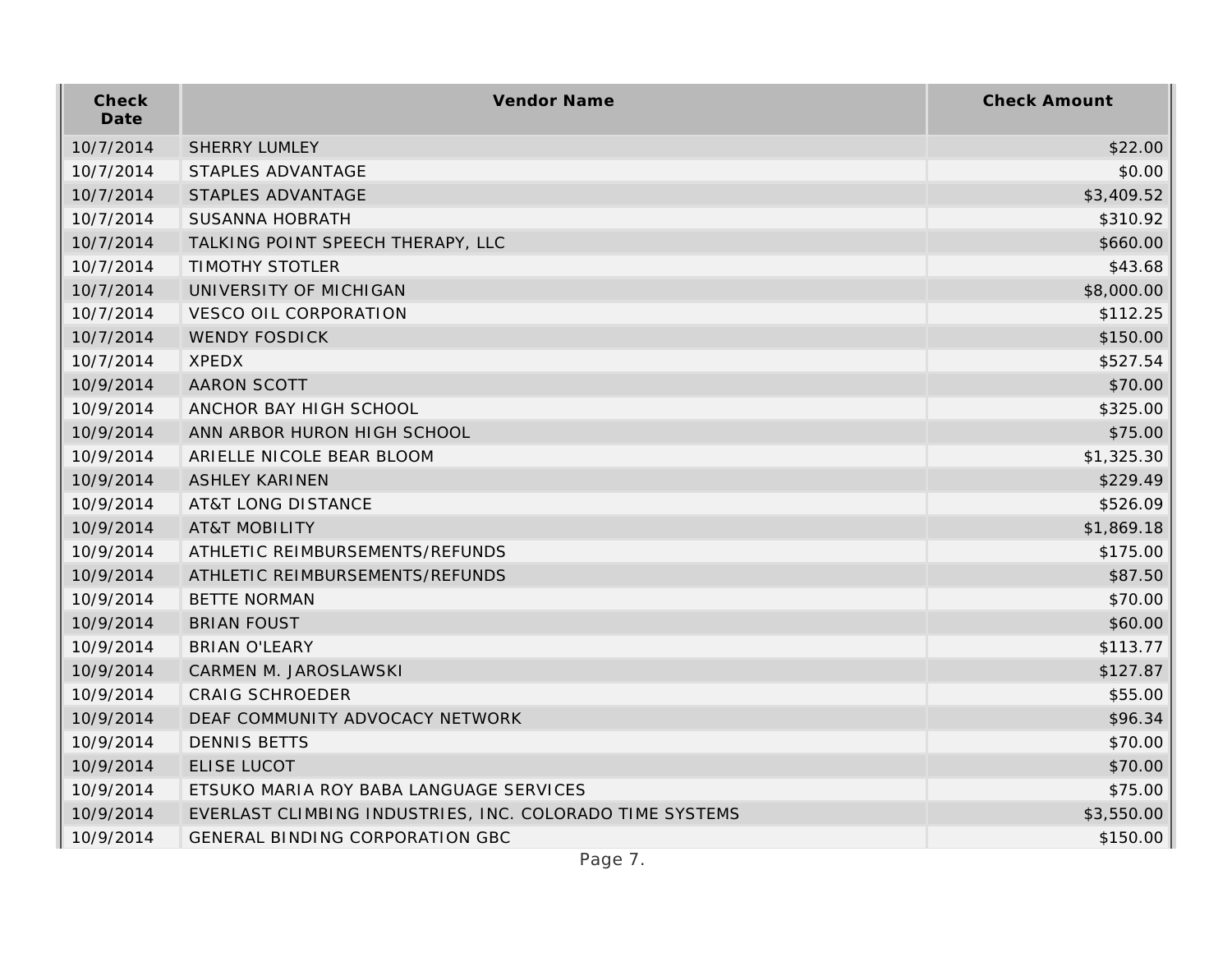| Check<br>Date | Vendor Name                                                          | <b>Check Amount</b> |
|---------------|----------------------------------------------------------------------|---------------------|
| 10/9/2014     | THE HUNTINGTON NATIONAL BANK ATTN: ELLEN M. CAMPBELL-CORPORATE TRUST | \$600.00            |
| 10/9/2014     | JERRY L. BALOGH                                                      | \$70.00             |
| 10/9/2014     | JOHN'S SANITATION, INC.                                              | \$255.00            |
| 10/9/2014     | <b>LORI GARNER</b>                                                   | \$42.00             |
| 10/9/2014     | MACAE MICHIGAN ASSOCIATION OF COMMUNITY & ADULT ED.                  | \$237.00            |
| 10/9/2014     | MARIA'S ITALIAN BAKERY                                               | \$246.46            |
| 10/9/2014     | MID-AMERICAN POMPON, INC.                                            | \$1,588.50          |
| 10/9/2014     | MILFORD HIGH SCHOOL                                                  | \$100.00            |
| 10/9/2014     | MUNA RIZKALLAH                                                       | \$125.00            |
| 10/9/2014     | NED DOUGLAS HARRINGTON                                               | \$70.00             |
| 10/9/2014     | NEFF MOTIVATION, INC                                                 | \$679.09            |
| 10/9/2014     | OWEN R. NAKAMURA                                                     | \$70.00             |
| 10/9/2014     | PANAGIOTA WOLSTENCROFT                                               | \$105.99            |
| 10/9/2014     | ROBERT D. DOBSON JR.                                                 | \$70.00             |
| 10/9/2014     | SALINE AREA SCHOOLS                                                  | \$100.00            |
| 10/9/2014     | SBSI SOFTWARE INC.                                                   | \$1,311.00          |
| 10/9/2014     | <b>SCOTT KELLEY</b>                                                  | \$55.00             |
| 10/9/2014     | THE BUREAU OF LECTURES AND CONCERT ARTISTS INC.                      | \$98.00             |
| 10/9/2014     | TRICON SECURITY GROUP, LLC                                           | \$556.50            |
| 10/9/2014     | WALLED LAKE CONSOLIDATED SCHOOLS                                     | \$90.00             |
| 10/9/2014     | DONYA PIZZA NOVI LLC, DBA COTTAGE INN PIZZA                          | \$0.00              |
| 10/9/2014     | DONYA PIZZA NOVI LLC, DBA COTTAGE INN PIZZA                          | \$0.00              |
| 10/9/2014     | DONYA PIZZA NOVI LLC, DBA COTTAGE INN PIZZA                          | \$0.00              |
| 10/9/2014     | DONYA PIZZA NOVI LLC, DBA COTTAGE INN PIZZA                          | \$3,229.00          |
| 10/9/2014     | EVER KOLD REFRIGERATION                                              | \$850.00            |
| 10/9/2014     | NOVI TOWN PIZZA LLC                                                  | \$2,024.00          |
| 10/9/2014     | OAKLAND COUNTY SCHOOL BUSINESS OFFICIALS                             | \$75.00             |
| 10/10/2014    | <b>MEFSA</b>                                                         | \$126.20            |
| 10/10/2014    | MISDU MICHIGAN STATE DISBURSEMENT                                    | \$2,015.46          |
| 10/10/2014    | PHEAA PENNSYLVANIA HIGHER EDUCATION ASSISTANCE AGENCY                | \$168.56            |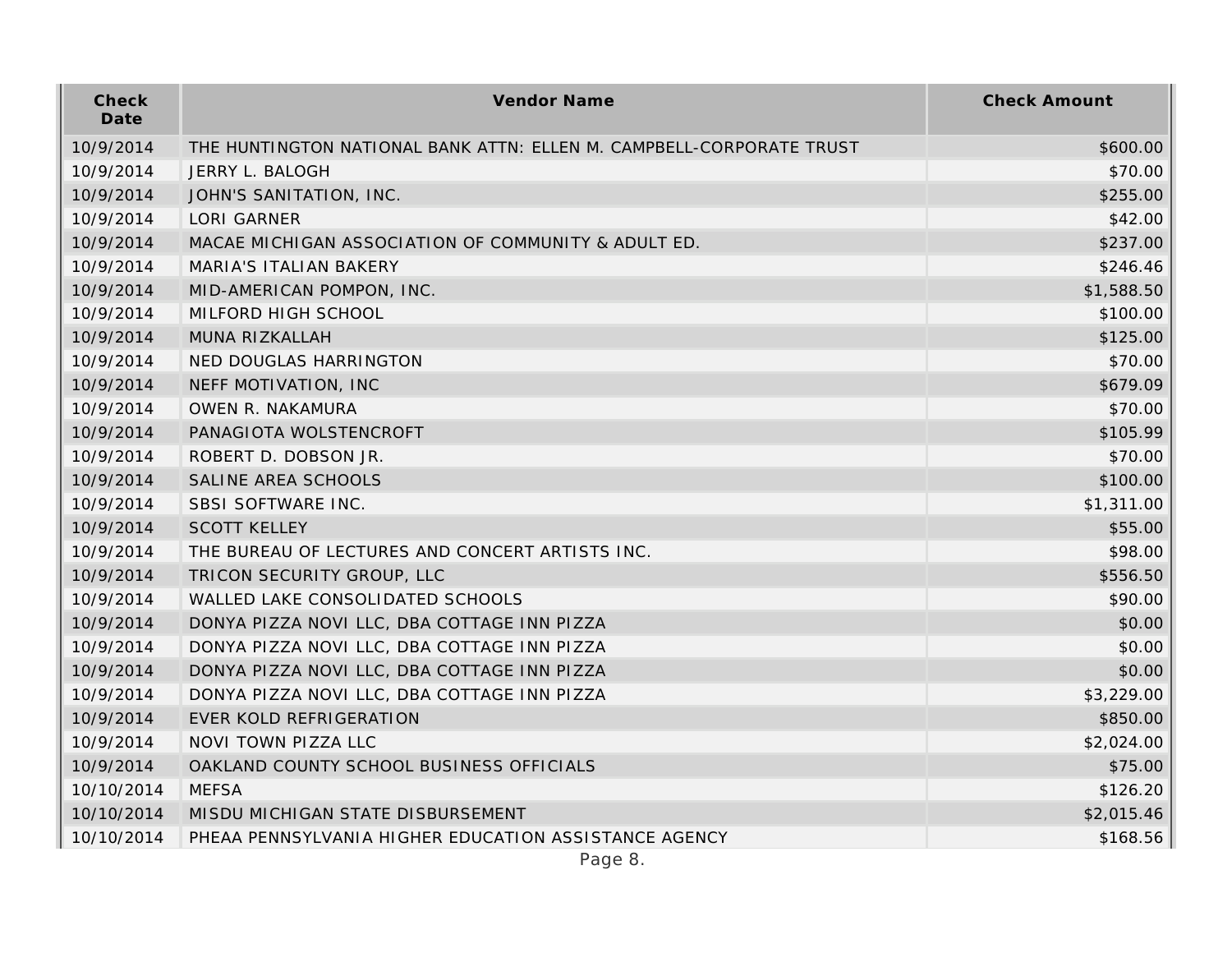| Check<br>Date | Vendor Name                                                           | <b>Check Amount</b> |
|---------------|-----------------------------------------------------------------------|---------------------|
| 10/10/2014    | U.S. DEPARTMENT OF EDUCATION STUDENT FINANCIAL ASSISTANCE/COLLECTIONS | \$437.39            |
| 10/10/2014    | <b>UNITED WAY</b>                                                     | \$75.00             |
| 10/10/2014    | WINDHAM PROFESSIONALS, INC.                                           | \$489.36            |
| 10/10/2014    | PLANTE & MORAN CRESA, LLC                                             | \$51,070.97         |
| 10/16/2014    | ABC CAB/AIRTRANS                                                      | \$2,004.00          |
| 10/16/2014    | ADVANCED TEX SCREEN PRINTING, INC.                                    | \$528.23            |
| 10/16/2014    | THE ARGUS-PRESS COMPANY                                               | \$450.00            |
| 10/16/2014    | ARIELLE NICOLE BEAR BLOOM                                             | \$1,290.50          |
| 10/16/2014    | ARTHUR J. GALLAGHER RISK MANAGEMENT SERVICES, INC.                    | \$2,568.00          |
| 10/16/2014    | AT&T                                                                  | \$1,754.58          |
| 10/16/2014    | AT&T                                                                  | \$62.74             |
| 10/16/2014    | <b>AT&amp;T MOBILITY</b>                                              | \$889.35            |
| 10/16/2014    | ATHLETIC REIMBURSEMENTS/REFUNDS                                       | \$94.00             |
| 10/16/2014    | ATHLETIC REIMBURSEMENTS/REFUNDS                                       | \$198.69            |
| 10/16/2014    | <b>AUDRY MOISEEFF</b>                                                 | \$107.02            |
| 10/16/2014    | <b>BRIAN FOUST</b>                                                    | \$60.00             |
| 10/16/2014    | <b>BROADCAST MEASUREMENTS</b>                                         | \$192.00            |
| 10/16/2014    | <b>CATTAILS GOLF CLUB</b>                                             | \$3,890.00          |
| 10/16/2014    | CINTAS CORPORATION #31                                                | \$81.15             |
| 10/16/2014    | CITY OF NOVI WATER & SEWER DEPARTMENT                                 | \$0.00              |
| 10/16/2014    | CITY OF NOVI WATER & SEWER DEPARTMENT                                 | \$9,513.04          |
| 10/16/2014    | COMPASS GROUP USA, INC. CHARTWELLS DINING SERVICES                    | \$0.00              |
| 10/16/2014    | COMPASS GROUP USA, INC. CHARTWELLS DINING SERVICES                    | \$195,332.48        |
| 10/16/2014    | CONTRACT PAPER GROUP, INC.                                            | \$3,012.00          |
| 10/16/2014    | <b>CRAIG SCHROEDER</b>                                                | \$55.00             |
| 10/16/2014    | <b>DECA IMAGES</b>                                                    | \$1,853.00          |
| 10/16/2014    | DONALD FREDERICK MELCHING                                             | \$90.00             |
| 10/16/2014    | <b>FLASH GLASS</b>                                                    | \$190.00            |
| 10/16/2014    | <b>GICENTROY HENRY</b>                                                | \$90.83             |
| 10/16/2014    | H V INDUSTRIES, INC. EXTREME COMMUNICATIONS                           | \$192.00            |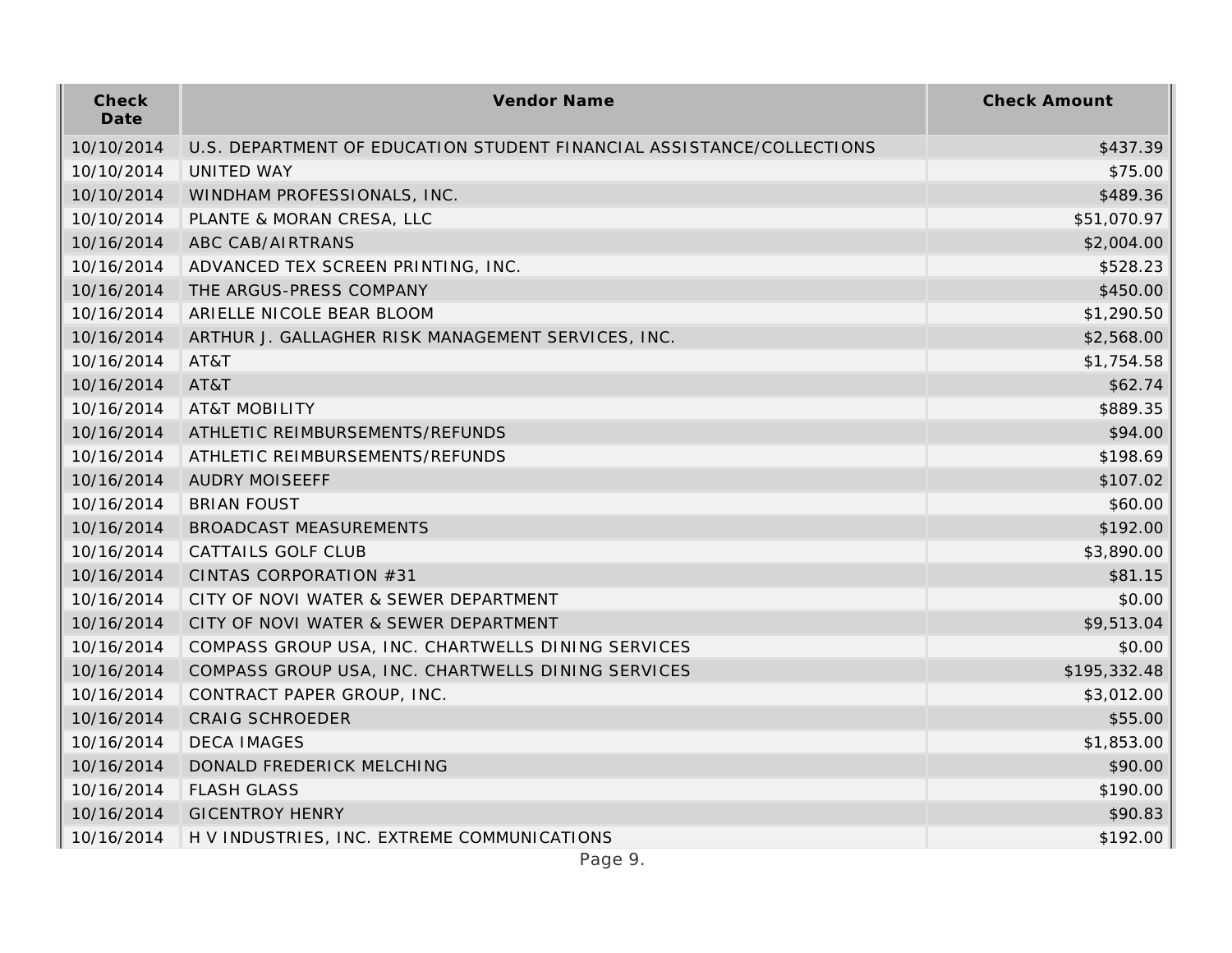| Check<br>Date | Vendor Name                                                          | <b>Check Amount</b> |
|---------------|----------------------------------------------------------------------|---------------------|
| 10/16/2014    | HOLLAND BUS COMPANY                                                  | \$588.58            |
| 10/16/2014    | THE HUNTINGTON NATIONAL BANK ATTN: ELLEN M. CAMPBELL-CORPORATE TRUST | \$75.00             |
| 10/16/2014    | INTEGRITY TESTING & SAFETY ADMINISTRATORS, INC.                      | \$195.00            |
| 10/16/2014    | <b>JAMES FRY</b>                                                     | \$142.24            |
| 10/16/2014    | <b>KARA PHILLIPS</b>                                                 | \$99.73             |
| 10/16/2014    | <b>KATHERINE ELLIS</b>                                               | \$37.88             |
| 10/16/2014    | <b>KERRI YUCHUCK</b>                                                 | \$80.18             |
| 10/16/2014    | KIMBERLY KOZLOWSKI                                                   | \$295.00            |
| 10/16/2014    | LAKESHORE LEARNING MATERIALS                                         | \$144.97            |
| 10/16/2014    | <b>LAURA PENNYCUFF</b>                                               | \$91.39             |
| 10/16/2014    | LAURIE JONES                                                         | \$121.01            |
| 10/16/2014    | LIGHTMASTERS AND ELECTRICAL SERVICES, LLC                            | \$1,867.50          |
| 10/16/2014    | LITTLE CAESARS PIZZA KITS                                            | \$3,435.00          |
| 10/16/2014    | MARSHALL MUSIC                                                       | \$623.37            |
| 10/16/2014    | MARY ANN MELTZER                                                     | \$100.00            |
| 10/16/2014    | MEADOWBROOK ART CENTER                                               | \$630.00            |
| 10/16/2014    | MEREDITH BEN                                                         | \$148.35            |
| 10/16/2014    | MICHAEL ROY                                                          | \$86.47             |
| 10/16/2014    | MICHELLE HURLEY                                                      | \$300.54            |
| 10/16/2014    | MIDLAND RESORT & CONVENTION CENTER                                   | \$1,058.40          |
| 10/16/2014    | NANCY Y. COX                                                         | \$100.00            |
| 10/16/2014    | NETECH CORP.                                                         | \$64,363.00         |
| 10/16/2014    | NOVI MEADOWS REIMBURSEMENTS/REFUNDS                                  | \$40.95             |
| 10/16/2014    | OAKLAND COUNTY TREASURER                                             | \$53,993.09         |
| 10/16/2014    | OBSERVER & ECCENTRIC (ADS - NOVI NEWS)                               | \$1,566.00          |
| 10/16/2014    | PLANTE & MORAN, PLLC                                                 | \$27,000.00         |
| 10/16/2014    | PRABHDEEP SINGH TOOR                                                 | \$100.00            |
| 10/16/2014    | PRECISION DATA PRODUCTS                                              | \$206.50            |
| 10/16/2014    | PROVIDENCE OCCUPATIONAL HEALTH PARTNERS                              | \$230.00            |
| 10/16/2014    | QUILL CORPORATION                                                    | \$18.68             |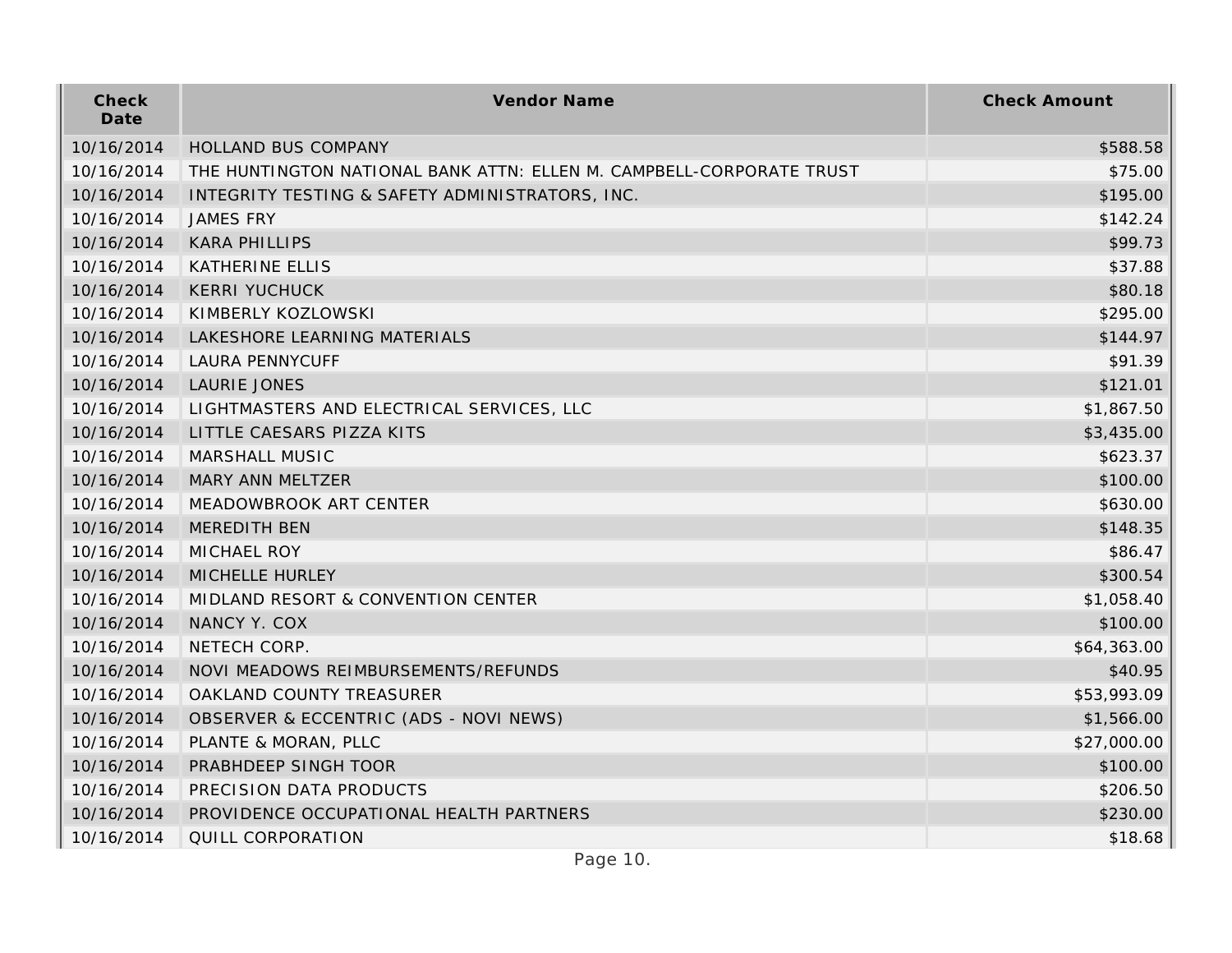| Check<br>Date | Vendor Name                                              | <b>Check Amount</b> |
|---------------|----------------------------------------------------------|---------------------|
| 10/16/2014    | RAYMOND G. MARTIN                                        | \$55.00             |
| 10/16/2014    | ROBERT SPENCER                                           | \$55.00             |
| 10/16/2014    | ROBOTICS REIMBURSEMENT                                   | \$560.49            |
| 10/16/2014    | ROBOTICS REIMBURSEMENT                                   | \$87.31             |
| 10/16/2014    | ROBOTICS REIMBURSEMENT                                   | \$1,390.16          |
| 10/16/2014    | ROBOTICS REIMBURSEMENT                                   | \$294.00            |
| 10/16/2014    | ROBOTICS REIMBURSEMENT                                   | \$181.33            |
| 10/16/2014    | ROBOTICS REIMBURSEMENT                                   | \$200.00            |
| 10/16/2014    | <b>SAGE PUBLICATIONS</b>                                 | \$124.86            |
| 10/16/2014    | STAPLES ADVANTAGE                                        | \$94.75             |
| 10/16/2014    | STATE WIRE AND TERMINAL, INC                             | \$98.85             |
| 10/16/2014    | <b>STEVEN BARR</b>                                       | \$220.20            |
| 10/16/2014    | <b>SUSAN COOLMAN</b>                                     | \$9.00              |
| 10/16/2014    | THRUN LAW FIRM, P.C.                                     | \$7,286.50          |
| 10/16/2014    | TRISHA WELLOCK                                           | \$139.45            |
| 10/16/2014    | TRUCK-TECH REFURBISHING, INC.                            | \$3,110.30          |
| 10/16/2014    | UNITY SCHOOL BUS PARTS                                   | \$38.30             |
| 10/16/2014    | US FOODS, INC.                                           | \$259.50            |
| 10/16/2014    | V.O.I.C.E. PAYMENT/REIMBURSEMENT                         | \$39.55             |
| 10/16/2014    | WAYNE STATE UNIVERSITY                                   | \$605.00            |
| 10/16/2014    | <b>XPEDX</b>                                             | \$204.80            |
| 10/16/2014    | YICKSHUEN MA                                             | \$130.00            |
| 10/16/2014    | DONYA PIZZA NOVI LLC, DBA COTTAGE INN PIZZA              | \$0.00              |
| 10/16/2014    | DONYA PIZZA NOVI LLC, DBA COTTAGE INN PIZZA              | \$1,162.50          |
| 10/16/2014    | NOVI TOWN PIZZA LLC                                      | \$787.75            |
| 10/16/2014    | M.L. SCHOENHERR CONSTRUCTION, INC.                       | \$7,607.30          |
| 10/16/2014    | MICHIGAN SURVEY SPECIALISTS, INC. KEM-TEC LAND SURVEYORS | \$22,400.00         |
| 10/16/2014    | NETECH CORP.                                             | \$0.00              |
| 10/16/2014    | NETECH CORP.                                             | \$62,294.04         |
| 10/16/2014    | PLANTE & MORAN CRESA, LLC                                | \$16,817.40         |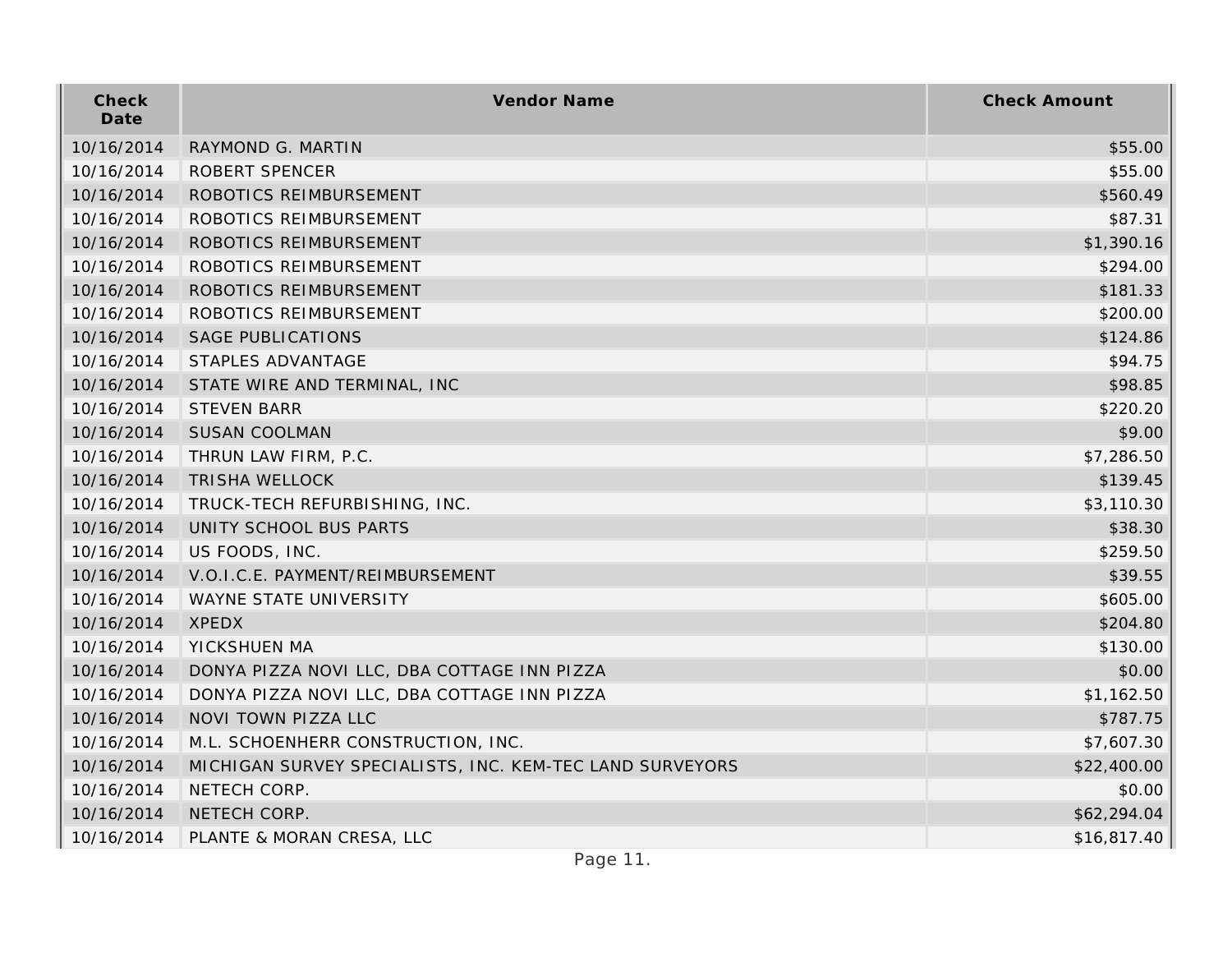| Check<br>Date | Vendor Name                        | <b>Check Amount</b> |
|---------------|------------------------------------|---------------------|
| 10/16/2014    | PLEUNE SERVICE COMPANY             | \$3,046.00          |
| 10/16/2014    | THRUN LAW FIRM, P.C.               | \$216.00            |
| 10/16/2014    | WAKELY ASSOCIATES, INC.            | \$4,105.15          |
| 10/16/2014    | CARLA MINISSALE                    | \$200.00            |
| 10/16/2014    | THERESA RONALD                     | \$41.99             |
| 10/22/2014    | MARC ARONSON                       | \$2,000.00          |
| 10/27/2014    | <b>MARC ARONSON</b>                | (\$2,000.00)        |
| 10/23/2014    | 1 TRAINING INC.                    | \$300.00            |
| 10/23/2014    | ABLE TESTING CO. ROBERT HARVEY     | \$120.00            |
| 10/23/2014    | ADN ADMINISTRATORS, INC.           | \$3,805.60          |
| 10/23/2014    | ADVANCED TEX SCREEN PRINTING, INC. | \$432.53            |
| 10/23/2014    | ALLEGRA PLYMOUTH                   | \$93.61             |
| 10/23/2014    | ANGELA VAUGHAN                     | \$166.50            |
| 10/23/2014    | ANN ARBOR SYMPHONY ORCHESTRA       | \$150.00            |
| 10/23/2014    | <b>ANN HANSEN</b>                  | \$68.90             |
| 10/23/2014    | ARIELLE NICOLE BEAR BLOOM          | \$1,193.64          |
| 10/23/2014    | <b>ASHLEIGH BURRY</b>              | \$86.99             |
| 10/23/2014    | ATHLETIC REIMBURSEMENTS/REFUNDS    | \$62.93             |
| 10/23/2014    | ATHLETIC REIMBURSEMENTS/REFUNDS    | \$354.49            |
| 10/23/2014    | ATHLETIC REIMBURSEMENTS/REFUNDS    | \$149.99            |
| 10/23/2014    | ATHLETIC REIMBURSEMENTS/REFUNDS    | \$179.82            |
| 10/23/2014    | <b>BAYERL PRODUCTIONS</b>          | \$1,320.00          |
| 10/23/2014    | <b>BRIAN LANGLEY</b>               | \$495.96            |
| 10/23/2014    | CARE/PRESCHOOL REFUND              | \$224.00            |
| 10/23/2014    | CHAMPIONSHIP COACHING SYSTEMS, LLC | \$795.00            |
| 10/23/2014    | CHARLES M. KAZALEH                 | \$585.00            |
| 10/23/2014    | CINTAS CORPORATION #31             | \$243.45            |
| 10/23/2014    | CONTEMPORARY INDUSTRIES, INC.      | \$120.00            |
| 10/23/2014    | CONTINENTAL MATHEMATICS LEAGUE     | \$202.00            |
| 10/23/2014    | CONTRACT PAPER GROUP, INC.         | \$2,714.65          |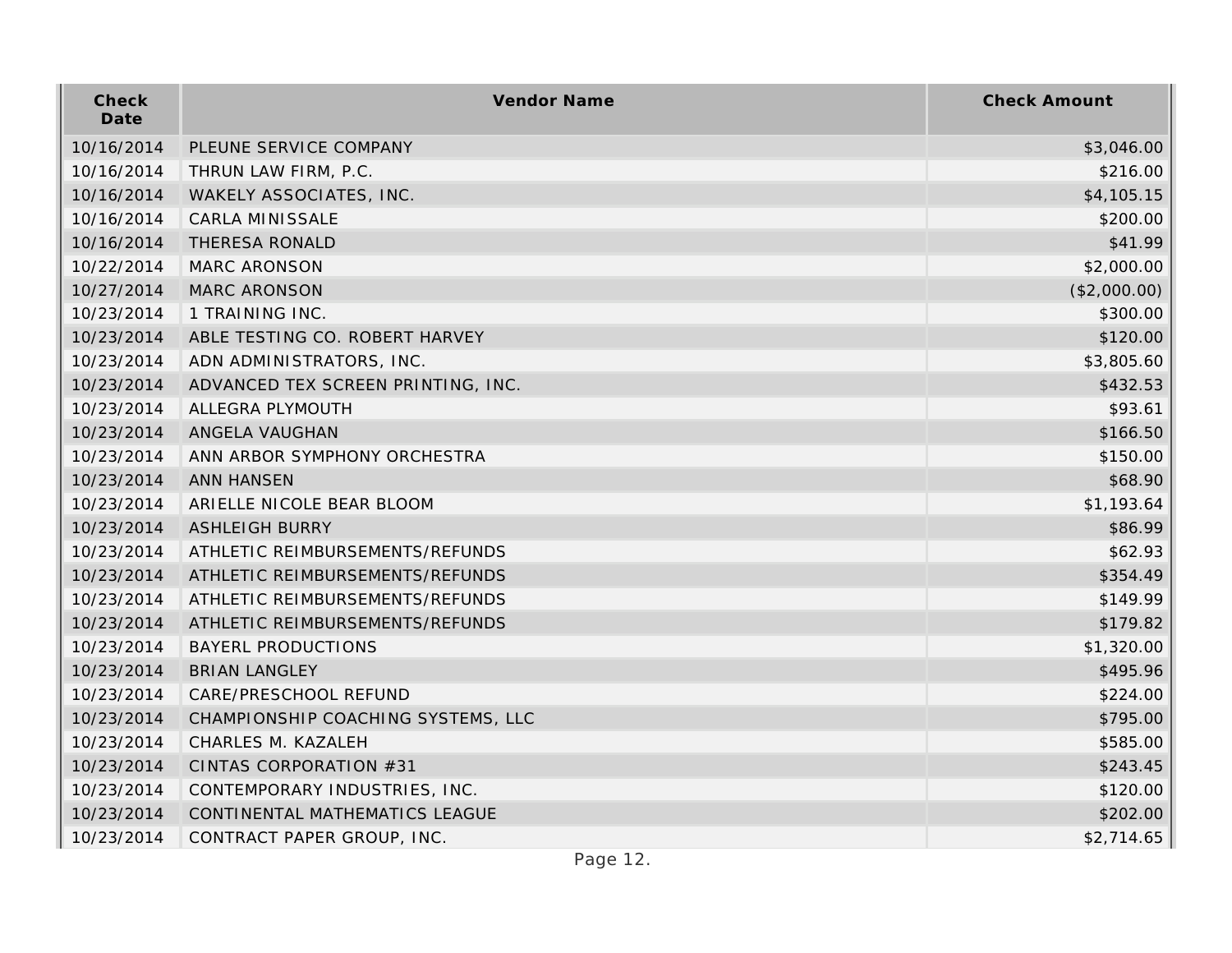| Check<br>Date | Vendor Name                                                   | <b>Check Amount</b> |
|---------------|---------------------------------------------------------------|---------------------|
| 10/23/2014    | CR HILL COMPANY INC.                                          | \$507.95            |
| 10/23/2014    | CRAIG S. ARNOLD DBA MANHATTAN CONCERT PRODUCTIONS             | \$9,600.00          |
| 10/23/2014    | <b>CRAIG SCHROEDER</b>                                        | \$55.00             |
| 10/23/2014    | <b>CYNTHIA VALENTINE</b>                                      | \$108.08            |
| 10/23/2014    | <b>DANA SALTZMAN</b>                                          | \$30.81             |
| 10/23/2014    | DAVID ROWE                                                    | \$120.00            |
| 10/23/2014    | DEAF COMMUNITY ADVOCACY NETWORK                               | \$201.28            |
| 10/23/2014    | <b>DEBBIE KOEHLER</b>                                         | \$272.99            |
| 10/23/2014    | <b>DIANE MCCURDY</b>                                          | \$81.08             |
| 10/23/2014    | DONALD J. MASON                                               | \$630.00            |
| 10/23/2014    | <b>ERIC CENTER</b>                                            | \$85.99             |
| 10/23/2014    | ERIC M. CONE STEALTH DJ'S MOBILE DISC JOCKEY SERVICE          | \$420.00            |
| 10/23/2014    | <b>ERIN DAMON</b>                                             | \$188.21            |
| 10/23/2014    | ERIN HARBAR                                                   | \$214.01            |
| 10/23/2014    | <b>ERIN LITTLE</b>                                            | \$150.00            |
| 10/23/2014    | ETSUKO MARIA ROY BABA LANGUAGE SERVICES                       | \$300.00            |
| 10/23/2014    | GREGORY J. OCKERMAN GRACON PORTRAIT STUDIO                    | \$180.00            |
| 10/23/2014    | HAROLD'S FRAME SHOP INC.                                      | \$82.80             |
| 10/23/2014    | <b>HATTIE MAGUIRE</b>                                         | \$110.71            |
| 10/23/2014    | HOEKSTRA TRANSPORTATION, INC.                                 | \$244.10            |
| 10/23/2014    | HURON CLINTON METROPOLITAN AUTHORITY                          | \$175.00            |
| 10/23/2014    | JENNIFER N. SMITH (PS TEACHER)                                | \$79.62             |
| 10/23/2014    | <b>JEROME ROCHEN</b>                                          | \$42.52             |
| 10/23/2014    | <b>JIM MARSZALEK</b>                                          | \$300.00            |
| 10/23/2014    | <b>JOANNE PEURACH</b>                                         | \$70.34             |
| 10/23/2014    | JOSEPH C. MCGRAW                                              | \$150.00            |
| 10/23/2014    | <b>KRISTIN CORRION</b>                                        | \$82.78             |
| 10/23/2014    | LAWSON PRODUCTS INC.                                          | \$312.33            |
| 10/23/2014    | LB OFFICE PRODUCTS                                            | \$730.95            |
| 10/23/2014    | LIFE INSURANCE COMPANY OF NORTH AMERICA CIGNA GROUP INSURANCE | \$18,581.22         |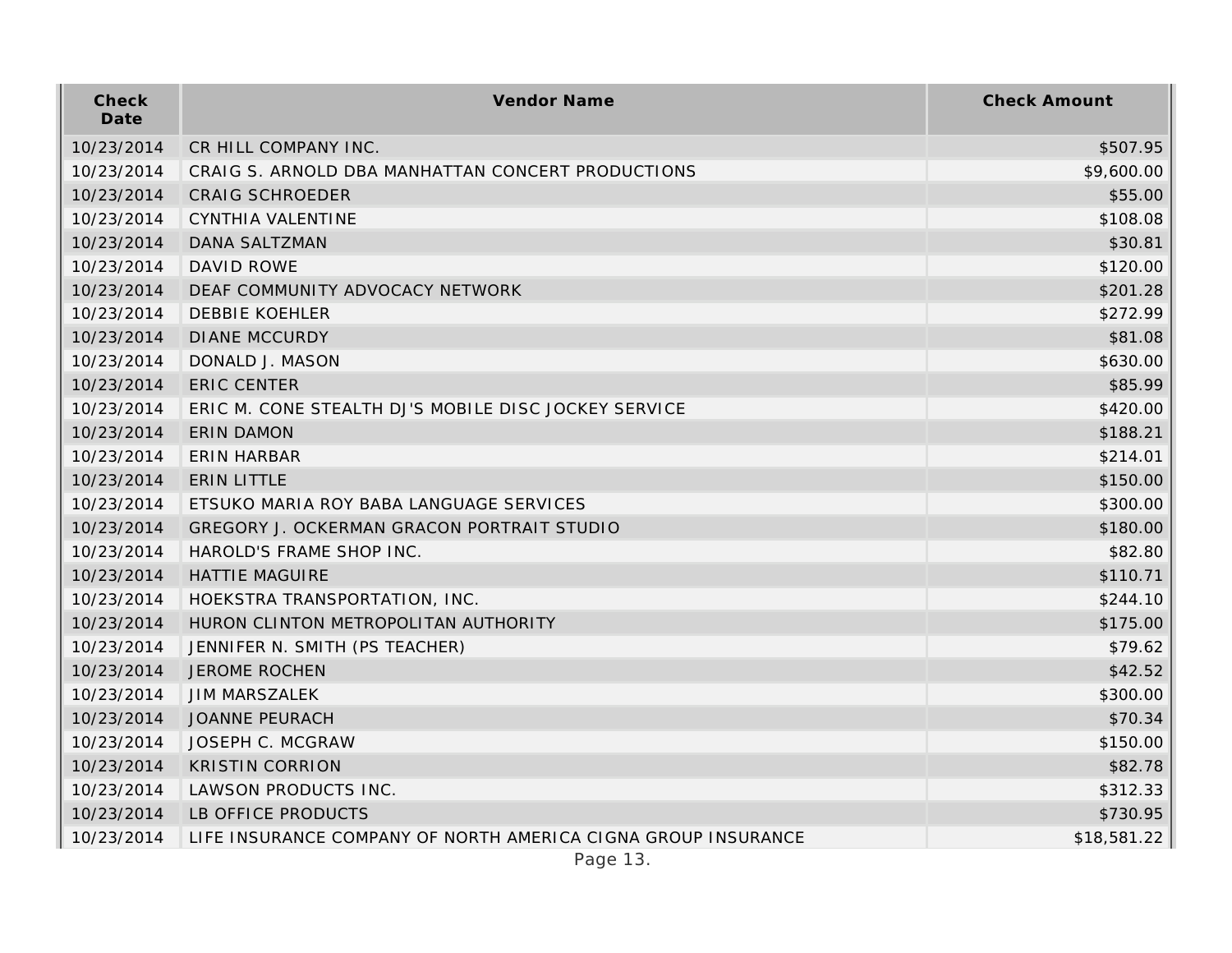| Check<br>Date | Vendor Name                                           | <b>Check Amount</b> |
|---------------|-------------------------------------------------------|---------------------|
| 10/23/2014    | LIVE SAFE ACADEMY                                     | \$144.00            |
| 10/23/2014    | LYON OAKS GOLF CLUB                                   | \$4,038.75          |
| 10/23/2014    | <b>MARILINA CORTES</b>                                | \$761.24            |
| 10/23/2014    | MARY ANN DILLON                                       | \$42.00             |
| 10/23/2014    | MASB MICHIGAN ASSOCIATION OF SCHOOL BOARDS            | \$39.20             |
| 10/23/2014    | MATHESON TRI-GAS, INC.                                | \$140.05            |
| 10/23/2014    | MCGRAW-HILL COMPANIES (FORMERLY EVERYDAY MATHEMATICS) | \$2,326.88          |
| 10/23/2014    | MEGAN CHAPIN-DUBE                                     | \$119.00            |
| 10/23/2014    | MESSA MICHIGAN EDUCATION SPECIAL SERVICES ASSOC.      | \$564,595.11        |
| 10/23/2014    | <b>MICHAEL RAIS</b>                                   | \$150.00            |
| 10/23/2014    | MICHELLE EVANS                                        | \$337.56            |
| 10/23/2014    | MICHIGAN CAT                                          | \$324.15            |
| 10/23/2014    | MICHIGAN INTERSCHOLASTIC FORENSIC ASSOC. MIFA         | \$495.00            |
| 10/23/2014    | <b>NADY BENYAMINE</b>                                 | \$75.00             |
| 10/23/2014    | NATALIE GRUMSKI                                       | \$24.64             |
| 10/23/2014    | OAKLAND COUNTY SCHOOL BOARD ASSOC. (O.C.S.B.A.)       | \$30.00             |
| 10/23/2014    | OAKLAND SCHOOLS                                       | \$1,966.57          |
| 10/23/2014    | <b>OLIVIA ZANG</b>                                    | \$150.00            |
| 10/23/2014    | OLSON'S RENTAL, INC.                                  | \$220.00            |
| 10/23/2014    | ORCHARD HILLS PTO PAYMENT/REIMBURSEMENT               | \$151.77            |
| 10/23/2014    | RANDY BAKER NATURALIST ENDEAVORS                      | \$318.00            |
| 10/23/2014    | READ A LATTE CAFE c/o NOVI PUBLIC LIBRARY             | \$54.00             |
| 10/23/2014    | RENEE DALTON                                          | \$49.50             |
| 10/23/2014    | ROTARY CLUB OF NOVI, MICHIGAN NOVI ROTARY CLUB        | \$178.00            |
| 10/23/2014    | SAFEWAY SHREDDING LLC                                 | \$135.00            |
| 10/23/2014    | SCHOLASTIC CLASSROOM MAGAZINES SCHOLASTIC INC.        | \$2,477.92          |
| 10/23/2014    | <b>SCIENCE ALIVE</b>                                  | \$218.50            |
| 10/23/2014    | SHANNON E. HADLEY                                     | \$34.99             |
| 10/23/2014    | SOUTH LYON HIGH SCHOOL SOUTH LYON ATHLETICS           | \$80.00             |
| 10/23/2014    | <b>STACY TANNER</b>                                   | \$50.00             |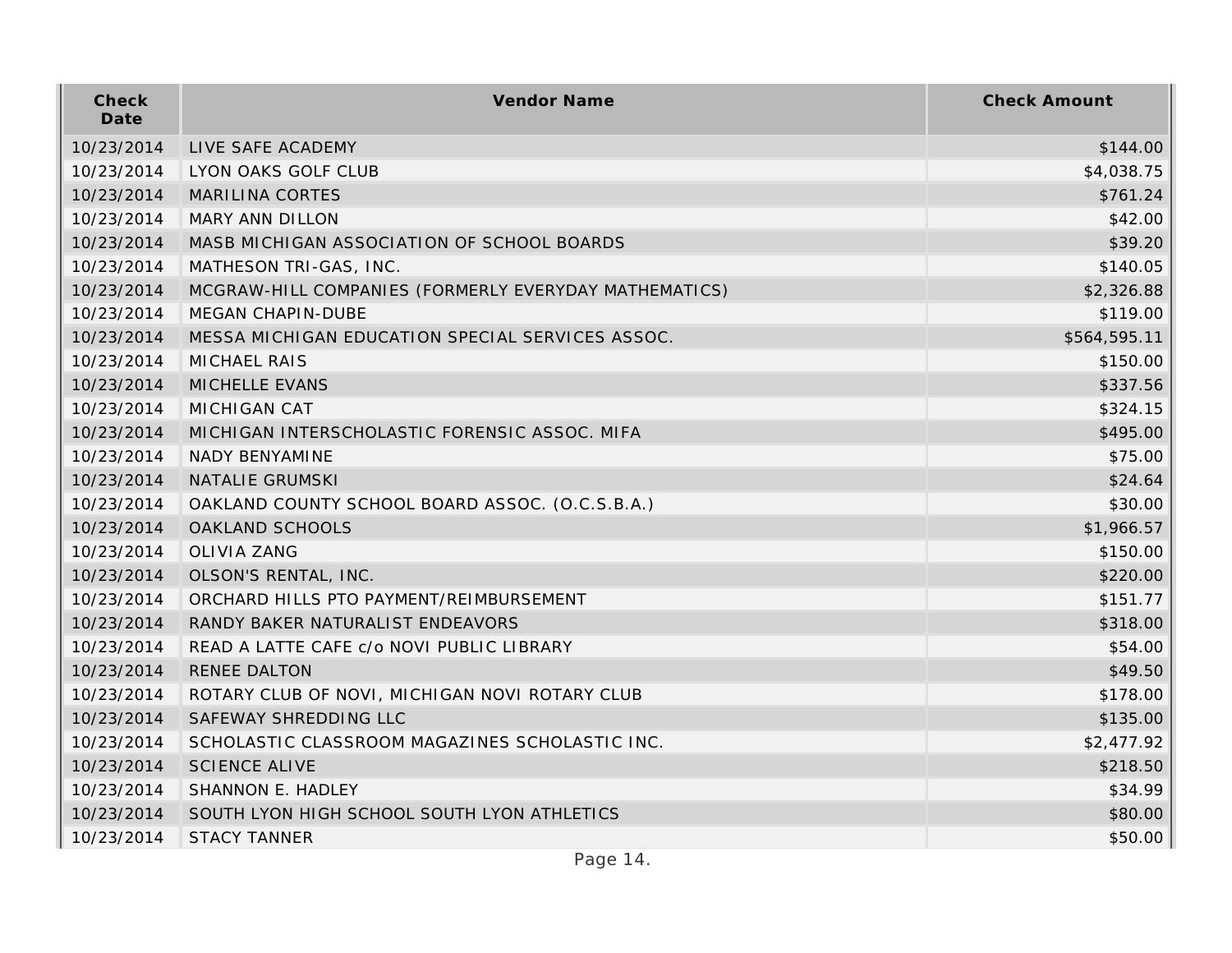| Check<br>Date | Vendor Name                                                           | <b>Check Amount</b> |
|---------------|-----------------------------------------------------------------------|---------------------|
| 10/23/2014    | STATE WIRE AND TERMINAL, INC                                          | \$40.02             |
| 10/23/2014    | <b>TEACHER DIRECT</b>                                                 | \$162.04            |
| 10/23/2014    | THE BUREAU OF LECTURES AND CONCERT ARTISTS INC.                       | \$882.00            |
| 10/23/2014    | <b>TIMOTHY STOTLER</b>                                                | \$59.92             |
| 10/23/2014    | TOLEDO PHYSICAL EDUCATION SUPPLY INC.                                 | \$66.38             |
| 10/23/2014    | TRI-COUNTY INTERNATIONAL TRUCKS, INC.                                 | \$259.99            |
| 10/23/2014    | TRICON SECURITY GROUP, LLC                                            | \$337.50            |
| 10/23/2014    | UNEMPLOYMENT INSURANCE AGENCY                                         | \$11,997.84         |
| 10/23/2014    | UNITY SCHOOL BUS PARTS                                                | \$265.21            |
| 10/23/2014    | VALLEY TRUCK PARTS, INC                                               | \$1,671.31          |
| 10/23/2014    | <b>WENDY WHITESIDE</b>                                                | \$76.50             |
| 10/23/2014    | WINTER GUARD INTERNATIONAL, INC.                                      | \$800.00            |
| 10/23/2014    | WORLDSTRIDES LAKELAND HOLDINGS, LLC/LAKELAND TOURS, LLC               | \$182.00            |
| 10/23/2014    | <b>XINXIA WANG</b>                                                    | \$702.59            |
| 10/23/2014    | ZEE MEDICAL, INC. MCKESSON CORPORATION                                | \$90.23             |
| 10/23/2014    | DONYA PIZZA NOVI LLC, DBA COTTAGE INN PIZZA                           | \$0.00              |
| 10/23/2014    | DONYA PIZZA NOVI LLC, DBA COTTAGE INN PIZZA                           | \$1,406.00          |
| 10/23/2014    | EVER KOLD REFRIGERATION                                               | \$4,043.00          |
| 10/23/2014    | <b>GALE ROBERTS</b>                                                   | \$200.00            |
| 10/23/2014    | <b>HEATHER WHITE</b>                                                  | \$192.63            |
| 10/23/2014    | <b>KRISTIN A. RIDAL</b>                                               | \$200.00            |
| 10/23/2014    | MR. GAS, INC.                                                         | \$210.00            |
| 10/23/2014    | NOVI TOWN PIZZA LLC                                                   | \$741.75            |
| 10/23/2014    | FORESITE DESIGN, INC.                                                 | \$4,000.00          |
| 10/23/2014    | NETECH CORP.                                                          | \$579.77            |
| 10/23/2014    | VSC, INC                                                              | \$1,999.00          |
| 10/24/2014    | MISDU MICHIGAN STATE DISBURSEMENT                                     | \$2,015.46          |
| 10/24/2014    | PHEAA PENNSYLVANIA HIGHER EDUCATION ASSISTANCE AGENCY                 | \$169.83            |
| 10/24/2014    | U.S. DEPARTMENT OF EDUCATION STUDENT FINANCIAL ASSISTANCE/COLLECTIONS | \$437.38            |
| 10/24/2014    | <b>UNITED WAY</b>                                                     | \$75.00             |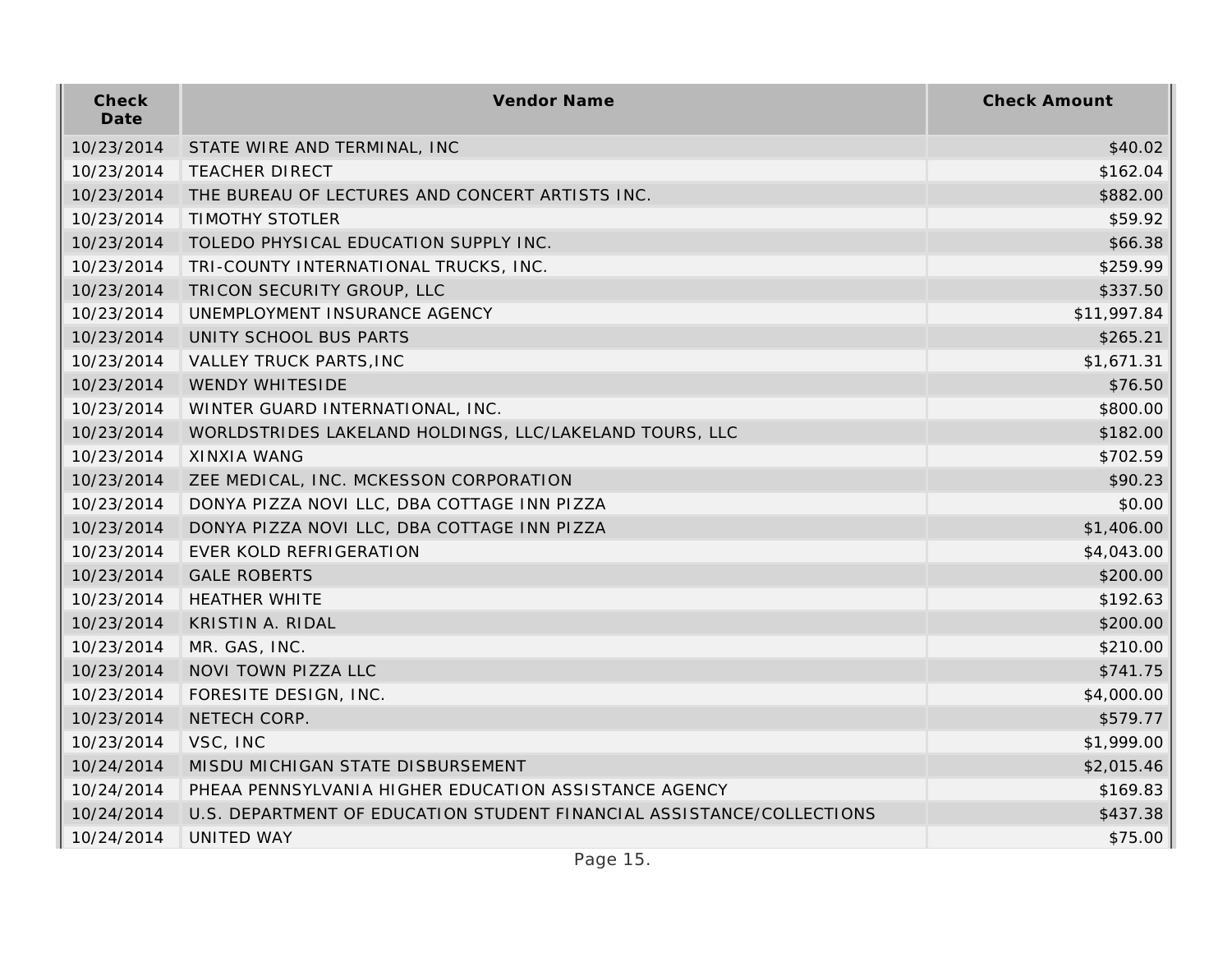| Check<br>Date | Vendor Name                                                                         | <b>Check Amount</b> |
|---------------|-------------------------------------------------------------------------------------|---------------------|
| 10/24/2014    | WINDHAM PROFESSIONALS, INC.                                                         | \$484.55            |
| 10/24/2014    | TROTT RECOVERY SERVICES, PLLC DOREEN L. HOFFMAN P42231/MELISSA A. LENGERS<br>P75190 | \$445.52            |
| 10/30/2014    | ANGELINA KREGER                                                                     | \$347.25            |
| 10/30/2014    | <b>ANN HUTCHINS</b>                                                                 | \$160.00            |
| 10/30/2014    | ARIELLE NICOLE BEAR BLOOM                                                           | \$860.14            |
| 10/30/2014    | AT&T                                                                                | \$1,896.36          |
| 10/30/2014    | ATHLETIC REIMBURSEMENTS/REFUNDS                                                     | \$21.54             |
| 10/30/2014    | ATHLETIC REIMBURSEMENTS/REFUNDS                                                     | \$175.00            |
| 10/30/2014    | <b>BEARCOM</b>                                                                      | \$123.98            |
| 10/30/2014    | CAROLINA BIOLOGICAL SUPPLY CO.                                                      | \$209.68            |
| 10/30/2014    | CINTAS CORPORATION #31                                                              | \$96.00             |
| 10/30/2014    | CLAUDIA MARIE DUERR                                                                 | \$90.00             |
| 10/30/2014    | COMMUNITY EDUCATION REFUND                                                          | \$67.00             |
| 10/30/2014    | COMMUNITY EDUCATION REFUND                                                          | \$41.00             |
| 10/30/2014    | COMMUNITY EDUCATION REFUND                                                          | \$140.00            |
| 10/30/2014    | COMMUNITY EDUCATION REFUND                                                          | \$60.00             |
| 10/30/2014    | COMMUNITY EDUCATION REFUND                                                          | \$82.00             |
| 10/30/2014    | COMMUNITY EDUCATION REFUND                                                          | \$235.00            |
| 10/30/2014    | DEBORAH E. KARABEES-BETTS                                                           | \$160.00            |
| 10/30/2014    | <b>DEBRA ANN HARRIS</b>                                                             | \$1,313.32          |
| 10/30/2014    | <b>DENNIS BETTS</b>                                                                 | \$230.00            |
| 10/30/2014    | <b>DIANE BACK</b>                                                                   | \$3,138.89          |
| 10/30/2014    | DIRECT ENERGY BUSINESS, INC.                                                        | \$14,562.17         |
| 10/30/2014    | DONALD FREDERICK MELCHING                                                           | \$90.00             |
| 10/30/2014    | DOUG ROSSMAN INC. BIG FROG CUSTOM T-SHIRT & MORE OF NOVI                            | \$362.52            |
| 10/30/2014    | DTE ENERGY                                                                          | \$0.00              |
| 10/30/2014    | DTE ENERGY                                                                          | \$12,119.02         |
| 10/30/2014    | EDGENUITY INC.                                                                      | \$19,250.00         |
| 10/30/2014    | ENVIRO-CLEAN SERVICES, INC.                                                         | \$856.80            |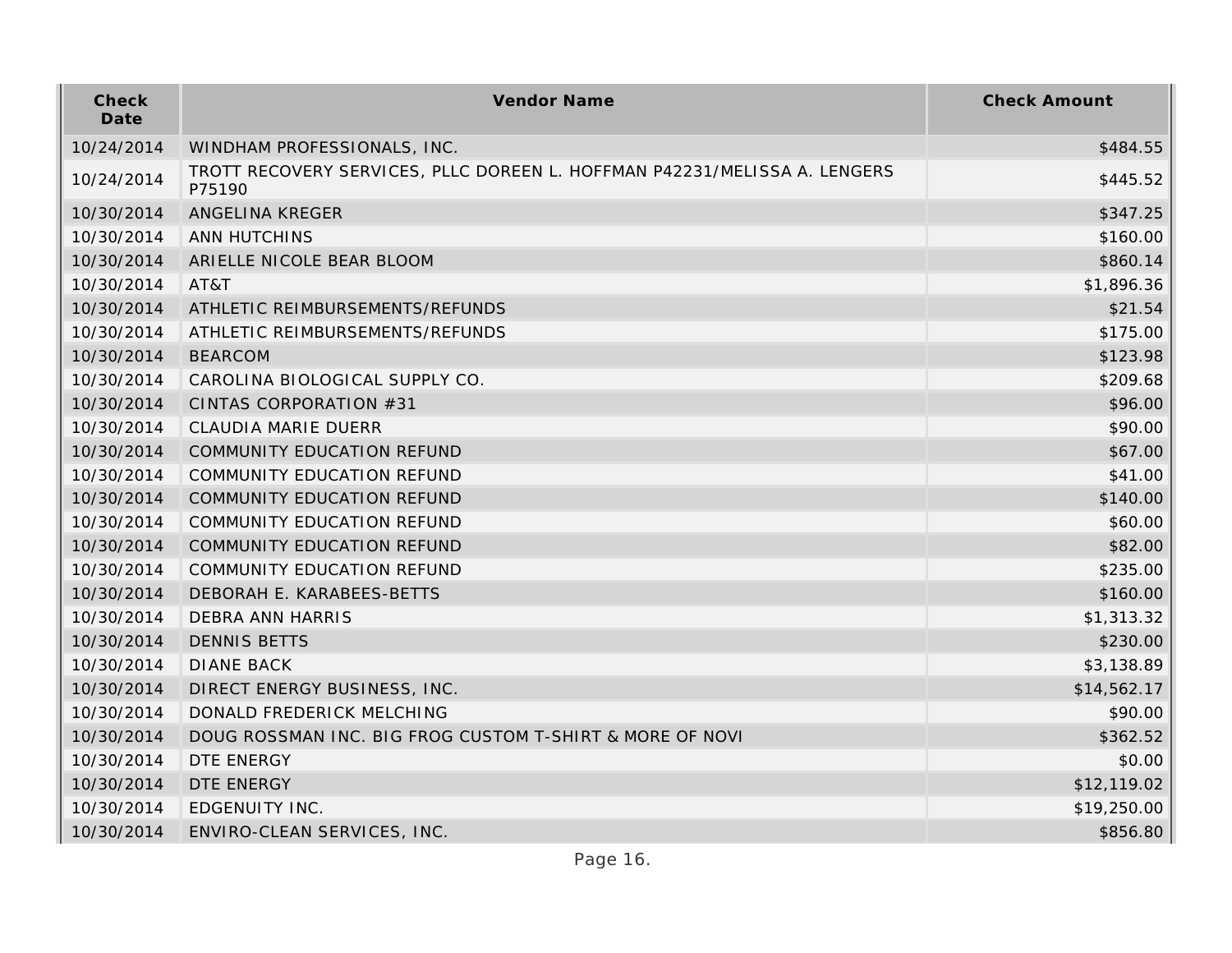| Check<br>Date | Vendor Name                                                     | <b>Check Amount</b> |
|---------------|-----------------------------------------------------------------|---------------------|
| 10/30/2014    | EXECUTIVE ENERGY SERVICES, LLC ATTN: ACCOUNTS RECEIVABLE        | \$400.00            |
| 10/30/2014    | EXELON CORPORATION CONSTELLATION NEW ENERGY - GAS DIVISION, LLC | \$0.00              |
| 10/30/2014    | EXELON CORPORATION CONSTELLATION NEW ENERGY - GAS DIVISION, LLC | \$9,631.20          |
| 10/30/2014    | FOLLETT SCHOOL SOLUTIONS, INC.                                  | \$31.24             |
| 10/30/2014    | <b>GARY L. MERRILL</b>                                          | \$160.00            |
| 10/30/2014    | <b>GENERAL BINDING CORPORATION GBC</b>                          | \$222.42            |
| 10/30/2014    | GFS MARKETPLACE LLC MARKET DAY, LLC                             | \$1,864.00          |
| 10/30/2014    | <b>GLYNN SCOTT MCPEAKE</b>                                      | \$180.00            |
| 10/30/2014    | <b>GOPHER</b>                                                   | \$46.86             |
| 10/30/2014    | HIGH SCHOOL REIMBURSEMENTS/REFUNDS                              | \$48.54             |
| 10/30/2014    | HIGH SCHOOL REIMBURSEMENTS/REFUNDS                              | \$24.80             |
| 10/30/2014    | HIGH SCHOOL REIMBURSEMENTS/REFUNDS                              | \$77.00             |
| 10/30/2014    | HIGH SCHOOL REIMBURSEMENTS/REFUNDS                              | \$55.00             |
| 10/30/2014    | <b>ISAAC CHUNG</b>                                              | \$70.00             |
| 10/30/2014    | <b>ISAIAH WYNN JR.</b>                                          | \$70.00             |
| 10/30/2014    | JAMES VANEIZENGA                                                | \$217.99            |
| 10/30/2014    | <b>JILL PENNYCUFF</b>                                           | \$74.90             |
| 10/30/2014    | <b>JUDY SAUER</b>                                               | \$112.25            |
| 10/30/2014    | <b>KAREN YANNA</b>                                              | \$160.00            |
| 10/30/2014    | KENNETH W. FENCHEL                                              | \$1,000.00          |
| 10/30/2014    | <b>LISA ERICKSON</b>                                            | \$103.94            |
| 10/30/2014    | LIVONIA PUBLIC SCHOOLS                                          | \$100.00            |
| 10/30/2014    | MACAE MICHIGAN ASSOCIATION OF COMMUNITY & ADULT ED.             | \$329.00            |
| 10/30/2014    | <b>MARK KELLY</b>                                               | \$52.50             |
| 10/30/2014    | MARY C. ABRAHAM                                                 | \$44.97             |
| 10/30/2014    | <b>MARY FRANCES GRAY</b>                                        | \$160.00            |
| 10/30/2014    | MARY PERCZAK                                                    | \$60.00             |
| 10/30/2014    | MHSAA MICHIGAN H.S. ATHLETIC ASSOC.                             | \$1,315.00          |
| 10/30/2014    | MICHAEL S. EHINGER SUPERIOR TEXT, LLC                           | \$955.90            |
| 10/30/2014    | MICHIGAN ASSOC. OF SECONDARY SCHOOL PRINCIPALS MASSP            | \$510.00            |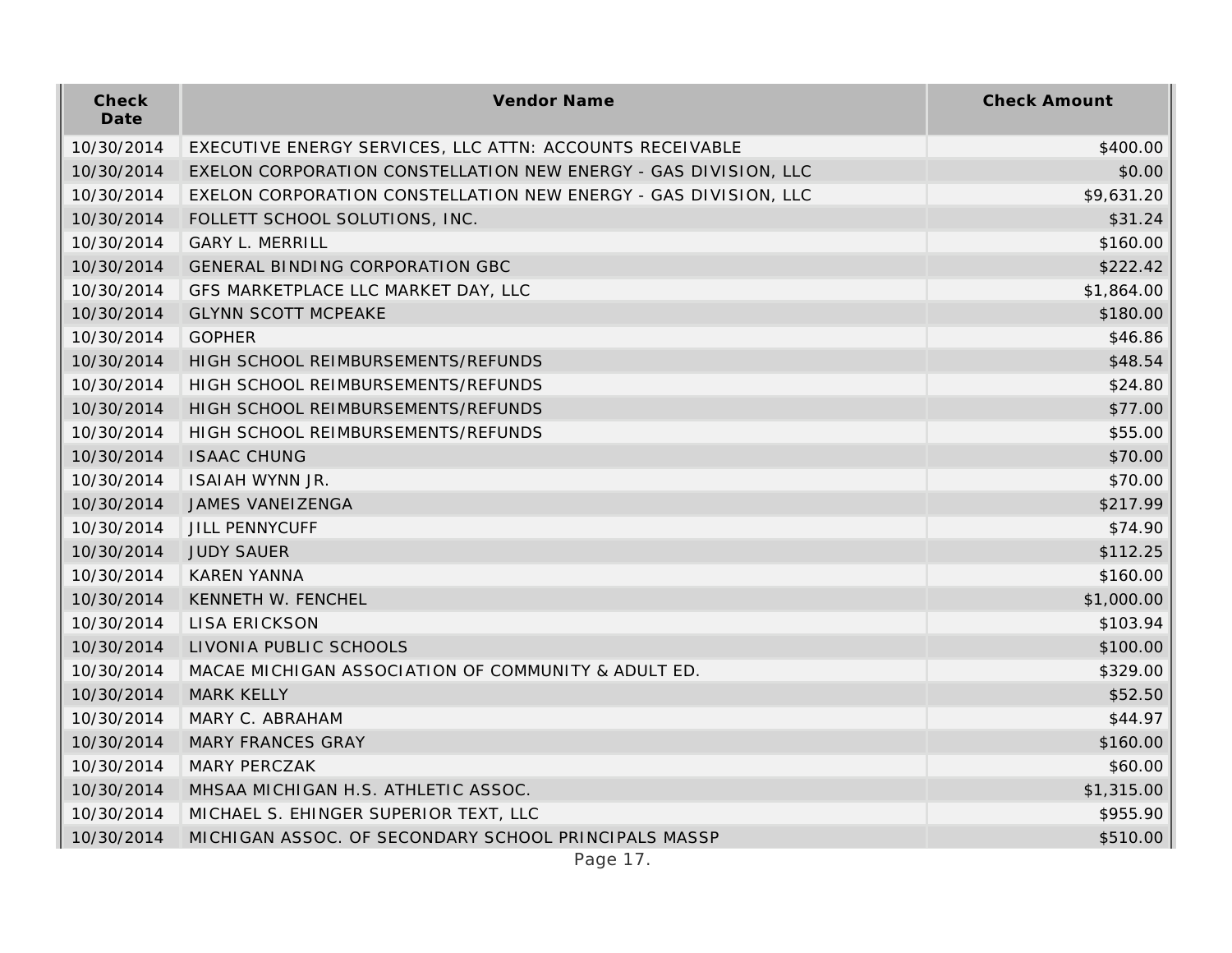| Check<br>Date | Vendor Name                                             | <b>Check Amount</b> |
|---------------|---------------------------------------------------------|---------------------|
| 10/30/2014    | MICHIGAN MATHEMATICS LEAGUE                             | \$90.00             |
| 10/30/2014    | MICHIGAN SCHOOL VOCAL MUSIC ASSOC. DISTRICT IV          | \$845.00            |
| 10/30/2014    | NORTH FARMINGTON HIGH SCHOOL                            | \$1,320.00          |
| 10/30/2014    | NU WAVE AQUARIUMS LTD                                   | \$116.93            |
| 10/30/2014    | OAKLAND COUNTY TECHNICAL EDUCATOR'S ASSOC. (OTCEA)      | \$68.00             |
| 10/30/2014    | PATRICK LICKFELDT                                       | \$160.00            |
| 10/30/2014    | PITNEY BOWES PURCHASE POWER                             | \$3,000.00          |
| 10/30/2014    | PSAT/NMSQT                                              | \$2,366.00          |
| 10/30/2014    | RHONDA HOFFMAN                                          | \$142.85            |
| 10/30/2014    | ROBERT HINOJOSA                                         | \$160.00            |
| 10/30/2014    | ROBERT SORNSON EARLY LEARNING FOUNDATION                | \$2,500.00          |
| 10/30/2014    | RONALD R. SMOKER                                        | \$160.00            |
| 10/30/2014    | RUTH MIEHLKE                                            | \$190.00            |
| 10/30/2014    | SAFEWAY SHREDDING LLC                                   | \$120.00            |
| 10/30/2014    | SENIOR ALL NIGHT PARTY                                  | \$25,060.00         |
| 10/30/2014    | <b>SUSANNA HOBRATH</b>                                  | \$39.98             |
| 10/30/2014    | THOMAS E. DONOVAN                                       | \$70.00             |
| 10/30/2014    | TOM WEINFURTHER                                         | \$90.00             |
| 10/30/2014    | UNIVERSITY OF MICHIGAN                                  | \$240.00            |
| 10/30/2014    | US FOODS, INC.                                          | \$317.00            |
| 10/30/2014    | V.O.I.C.E. PAYMENT/REIMBURSEMENT                        | \$45.00             |
| 10/30/2014    | WARD'S NATURAL SCIENCE                                  | \$971.82            |
| 10/30/2014    | WORLDSTRIDES LAKELAND HOLDINGS, LLC/LAKELAND TOURS, LLC | \$183.00            |
| 10/30/2014    | ZEE MEDICAL, INC. MCKESSON CORPORATION                  | \$107.71            |
| 10/30/2014    | DONYA PIZZA NOVI LLC, DBA COTTAGE INN PIZZA             | \$1,138.00          |
| 10/30/2014    | EVER KOLD REFRIGERATION                                 | \$930.00            |
| 10/30/2014    | LB OFFICE PRODUCTS                                      | \$139.25            |
| 10/30/2014    | NOVI TOWN PIZZA LLC                                     | \$534.75            |
| 10/30/2014    | <b>SHARON SHERBORNE</b>                                 | \$39.88             |
| 10/30/2014    | ENVISION BUILDERS, INC.                                 | \$6,299.64          |